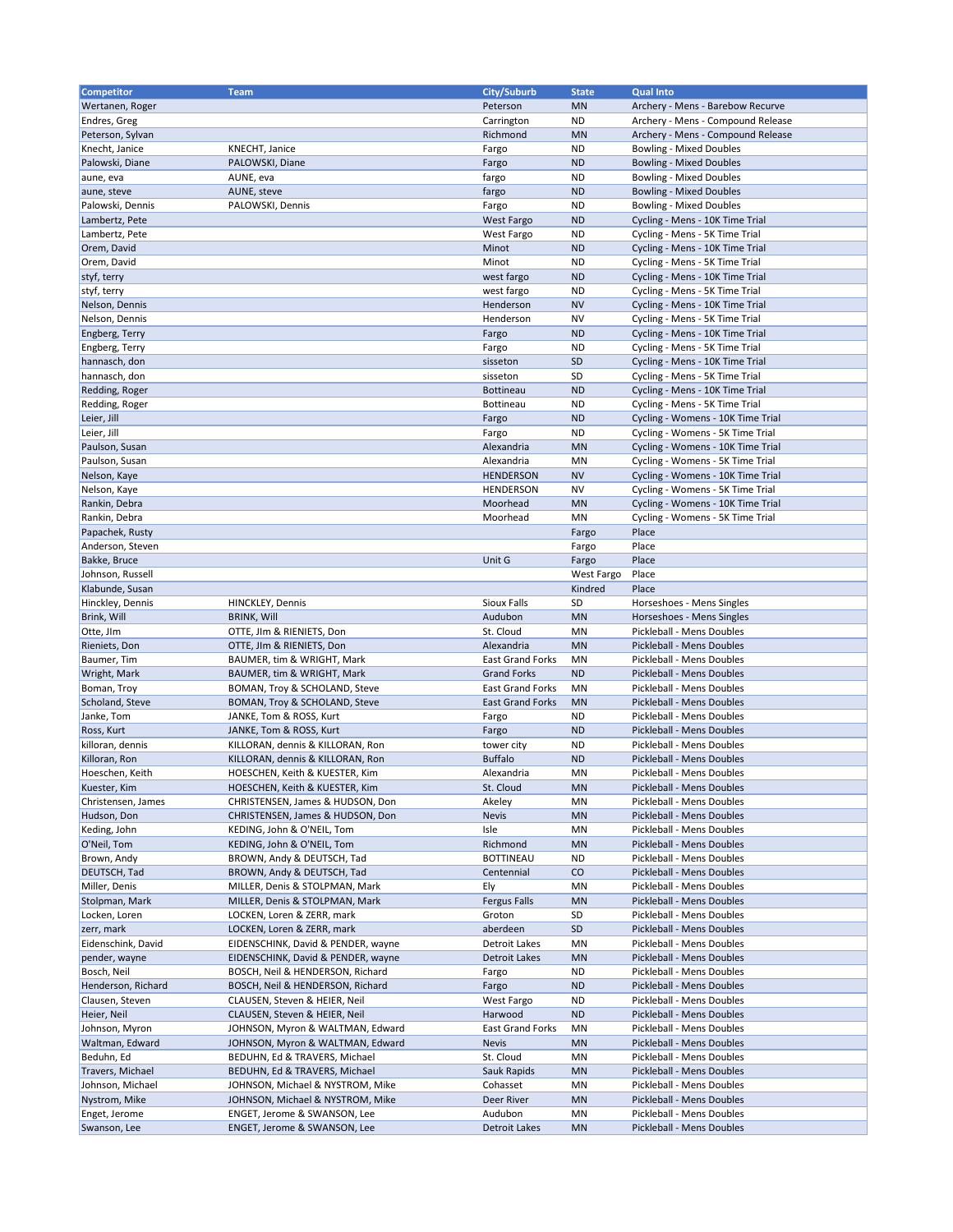| FINK, Ben                          | FINK, Ben & JOHNSON, Russell                                           | Wahpeton                | ND        | Pickleball - Mens Doubles         |
|------------------------------------|------------------------------------------------------------------------|-------------------------|-----------|-----------------------------------|
| Johnson, Russell                   | FINK, Ben & JOHNSON, Russell                                           | West Fargo              | <b>ND</b> | Pickleball - Mens Doubles         |
| MARR, LYNN                         | MARR, LYNN & SHERIDAN, Mike                                            | <b>FARGO</b>            | ND        | Pickleball - Mens Doubles         |
|                                    |                                                                        |                         |           |                                   |
| Sheridan, Mike                     | MARR, LYNN & SHERIDAN, Mike                                            | Fargo                   | <b>ND</b> | Pickleball - Mens Doubles         |
| Parmer, Robert                     | PARMER, Robert & SCHULZ, Dennis                                        | Fargo                   | <b>ND</b> | Pickleball - Mens Doubles         |
| Schulz, Dennis                     | PARMER, Robert & SCHULZ, Dennis                                        | <b>Bismarck</b>         | <b>ND</b> | Pickleball - Mens Doubles         |
|                                    | JANKE, Tom                                                             |                         |           |                                   |
| Janke, Tom                         |                                                                        | Fargo                   | <b>ND</b> | Pickleball - Mens Singles         |
| Boman, Troy                        | <b>BOMAN, Troy</b>                                                     | <b>East Grand Forks</b> | <b>MN</b> | Pickleball - Mens Singles         |
| Rieniets, Don                      | RIENIETS, Don                                                          | Alexandria              | MN        | Pickleball - Mens Singles         |
| Stolpman, Mark                     | STOLPMAN, Mark                                                         | <b>Fergus Falls</b>     | <b>MN</b> | Pickleball - Mens Singles         |
|                                    |                                                                        |                         |           |                                   |
| O'Neil, Tom                        | O'NEIL, Tom                                                            | Richmond                | MN        | Pickleball - Mens Singles         |
| Johnson, Michael                   | JOHNSON, Michael                                                       | Cohasset                | <b>MN</b> | Pickleball - Mens Singles         |
| Johnson, Myron                     | JOHNSON, Myron                                                         | <b>East Grand Forks</b> | MN        | Pickleball - Mens Singles         |
| Parmer, Robert                     | PARMER, Robert                                                         | Fargo                   | <b>ND</b> | Pickleball - Mens Singles         |
|                                    |                                                                        |                         |           |                                   |
| Litchy Martinez, Ann               | LITCHY MARTINEZ, Ann & OTTE, JIm                                       | Saint Cloud             | MN        | Pickleball - Mixed Doubles        |
| Otte, JIm                          | LITCHY MARTINEZ, Ann & OTTE, JIm                                       | St. Cloud               | <b>MN</b> | <b>Pickleball - Mixed Doubles</b> |
| Markling, Jennifer                 | MARKLING, Jennifer & O'NEIL, Tom                                       | Maple Lake              | MN        | Pickleball - Mixed Doubles        |
|                                    |                                                                        | Richmond                | <b>MN</b> | Pickleball - Mixed Doubles        |
| O'Neil, Tom                        | MARKLING, Jennifer & O'NEIL, Tom                                       |                         |           |                                   |
| Cyr, Trisha                        | CYR, Trisha & JANKE, Tom                                               | Fargo                   | ND        | Pickleball - Mixed Doubles        |
| Janke, Tom                         | CYR, Trisha & JANKE, Tom                                               | Fargo                   | <b>ND</b> | Pickleball - Mixed Doubles        |
| Marsh, David                       | SYVRUD, Kristi & MARSH, David                                          | Fargo                   | <b>ND</b> | Pickleball - Mixed Doubles        |
|                                    |                                                                        |                         |           |                                   |
| Syvrud, Kristi                     | SYVRUD, Kristi & MARSH, David                                          | Fargo                   | <b>ND</b> | <b>Pickleball - Mixed Doubles</b> |
| Wright, Mark                       | WRIGHT, Stacey & WRIGHT, Mark                                          | <b>Grand Forks</b>      | <b>ND</b> | Pickleball - Mixed Doubles        |
| Wright, Stacey                     | WRIGHT, Stacey & WRIGHT, Mark                                          | <b>Grand Forks</b>      | <b>ND</b> | Pickleball - Mixed Doubles        |
| Waletzko, Gerry                    | WALETZKO, Kathy & WALETZKO, Gerry                                      | Avon                    | MN        | Pickleball - Mixed Doubles        |
|                                    |                                                                        |                         |           |                                   |
| Waletzko, Kathy                    | WALETZKO, Kathy & WALETZKO, Gerry                                      | Avon                    | <b>MN</b> | Pickleball - Mixed Doubles        |
| Anderson, Mark                     | ANDERSON, Twyla & ANDERSON, Mark                                       | Fargo                   | ND        | <b>Pickleball - Mixed Doubles</b> |
| Anderson, Twyla                    | ANDERSON, Twyla & ANDERSON, Mark                                       | Fargo                   | <b>ND</b> | Pickleball - Mixed Doubles        |
|                                    |                                                                        |                         |           |                                   |
| Burthwick, Dennis                  | MORTON, Desiree & BURTHWICK, Dennis                                    | Moorhead                | MN        | Pickleball - Mixed Doubles        |
| Morton, Desiree                    | MORTON, Desiree & BURTHWICK, Dennis                                    | Fargo                   | <b>ND</b> | Pickleball - Mixed Doubles        |
| Bosch, Neil                        | SOFTING, Mary & BOSCH, Neil                                            | Fargo                   | ND        | Pickleball - Mixed Doubles        |
| Softing, Mary                      | SOFTING, Mary & BOSCH, Neil                                            | Lake Park               | <b>MN</b> | Pickleball - Mixed Doubles        |
|                                    |                                                                        |                         |           |                                   |
| Decker, Pat                        | DECKER, Pat & KEDING, John                                             | Cold Spring             | MN        | Pickleball - Mixed Doubles        |
| Keding, John                       | DECKER, Pat & KEDING, John                                             | Isle                    | <b>MN</b> | Pickleball - Mixed Doubles        |
| Kuester, Kim                       | THOMPSON, Tracey & KUESTER, Kim                                        | St. Cloud               | ΜN        | Pickleball - Mixed Doubles        |
|                                    |                                                                        |                         |           |                                   |
| Thompson, Tracey                   | THOMPSON, Tracey & KUESTER, Kim                                        | Saint Cloud             | <b>MN</b> | Pickleball - Mixed Doubles        |
| Baumer, Tim                        | WHITEHEAD, Veronica & BAUMER, tim                                      | <b>East Grand Forks</b> | MN        | Pickleball - Mixed Doubles        |
|                                    |                                                                        |                         |           |                                   |
| Whitehead, Veronica                | WHITEHEAD, Veronica & BAUMER, tim                                      | <b>East Grand Forks</b> | <b>MN</b> | Pickleball - Mixed Doubles        |
|                                    |                                                                        |                         |           |                                   |
| Clausen, Steven                    | ROESLER, Karen & CLAUSEN, Steven                                       | West Fargo              | <b>ND</b> | Pickleball - Mixed Doubles        |
| Roesler, Karen                     | ROESLER, Karen & CLAUSEN, Steven                                       | Fargo                   | <b>ND</b> | Pickleball - Mixed Doubles        |
| Walker, Cryslynn                   | WALKER, Cryslynn & WALKER, Dave                                        | Rugby                   | <b>ND</b> | Pickleball - Mixed Doubles        |
|                                    |                                                                        |                         | <b>ND</b> | Pickleball - Mixed Doubles        |
| Walker, Dave                       | WALKER, Cryslynn & WALKER, Dave                                        | Rugby                   |           |                                   |
| Beduhn, Ed                         | BEDUHN, Wendy & BEDUHN, Ed                                             | St. Cloud               | MN        | Pickleball - Mixed Doubles        |
| Beduhn, Wendy                      | BEDUHN, Wendy & BEDUHN, Ed                                             | St. Cloud               | <b>MN</b> | Pickleball - Mixed Doubles        |
| Miller, Cindy                      | MILLER, Cindy & MILLER, Denis                                          | Ely                     | MN        | Pickleball - Mixed Doubles        |
|                                    |                                                                        |                         |           |                                   |
| Miller, Denis                      | MILLER, Cindy & MILLER, Denis                                          | Ely                     | <b>MN</b> | Pickleball - Mixed Doubles        |
| Saunders, Margaret (Marge)         | SAUNDERS, Margaret (Marge) & STOLPMAN, Mark                            | <b>Battle Lake</b>      | MN        | Pickleball - Mixed Doubles        |
| Stolpman, Mark                     | SAUNDERS, Margaret (Marge) & STOLPMAN, Mark                            | <b>Fergus Falls</b>     | <b>MN</b> | <b>Pickleball - Mixed Doubles</b> |
| Jackson, Elizabeth                 | JACKSON, Elizabeth & JACKSON, Mark                                     | Fargo                   | <b>ND</b> | Pickleball - Mixed Doubles        |
|                                    |                                                                        |                         |           |                                   |
| Jackson, Mark                      | JACKSON, Elizabeth & JACKSON, Mark                                     | Fargo                   | <b>ND</b> | Pickleball - Mixed Doubles        |
| Rance, Fred                        | ROSENVOLD, Karen & RANCE, Fred                                         | Devils Lake             | ND        | Pickleball - Mixed Doubles        |
| Rosenvold, Karen                   | ROSENVOLD, Karen & RANCE, Fred                                         | west fargo              | <b>ND</b> | Pickleball - Mixed Doubles        |
| Reistad, Charles                   | REISTAD, Terry & REISTAD, Charles                                      | Pelican Rapids          | ΜN        | Pickleball - Mixed Doubles        |
|                                    |                                                                        | Pelican Rapids          | <b>MN</b> |                                   |
| Reistad, Terry                     | REISTAD, Terry & REISTAD, Charles                                      |                         |           | Pickleball - Mixed Doubles        |
| Cyr, Trisha                        | CYR, Trisha & IHRY, Heidi'                                             | Fargo                   | ND        | Pickleball - Womens Doubles       |
| Ihry, Heidi'                       | CYR, Trisha & IHRY, Heidi'                                             | Fargo                   | <b>ND</b> | Pickleball - Womens Doubles       |
| Anderson, Twyla                    | ANDERSON, Twyla & UGELSTAD, Sheri                                      | Fargo                   | ND        | Pickleball - Womens Doubles       |
|                                    |                                                                        |                         |           |                                   |
| Ugelstad, Sheri                    | ANDERSON, Twyla & UGELSTAD, Sheri                                      | <b>FARGO</b>            | <b>ND</b> | Pickleball - Womens Doubles       |
| Morton, Desiree                    | MORTON, Desiree & SYVRUD, Kristi                                       | Fargo                   | <b>ND</b> | Pickleball - Womens Doubles       |
| Syvrud, Kristi                     | MORTON, Desiree & SYVRUD, Kristi                                       | Fargo                   | <b>ND</b> | Pickleball - Womens Doubles       |
| Bakke, Karen                       | BAKKE, Karen & WHITEHEAD, Veronica                                     | Fargo                   | <b>ND</b> | Pickleball - Womens Doubles       |
|                                    |                                                                        |                         |           |                                   |
| Whitehead, Veronica                | BAKKE, Karen & WHITEHEAD, Veronica                                     | <b>East Grand Forks</b> | <b>MN</b> | Pickleball - Womens Doubles       |
| Lommen, Becky                      | LOMMEN, Becky & ROESLER, Karen                                         | Fargo                   | <b>ND</b> | Pickleball - Womens Doubles       |
| Roesler, Karen                     | LOMMEN, Becky & ROESLER, Karen                                         | Fargo                   | <b>ND</b> | Pickleball - Womens Doubles       |
| Auseth, Carolyn                    | AUSETH, Carolyn & ENGER, Therese (Terri)                               | Richville               | MN        | Pickleball - Womens Doubles       |
|                                    |                                                                        |                         |           |                                   |
| Enger, Therese (Terri)             | AUSETH, Carolyn & ENGER, Therese (Terri)                               | Perham                  | <b>MN</b> | Pickleball - Womens Doubles       |
| Ellefson, Marlene                  | ELLEFSON, Marlene & SMITH, Barb                                        | West Fargo              | ND        | Pickleball - Womens Doubles       |
| Smith, Barb                        | ELLEFSON, Marlene & SMITH, Barb                                        | West Fargo              | <b>ND</b> | Pickleball - Womens Doubles       |
|                                    |                                                                        |                         |           |                                   |
| Groth, Maureen                     | GROTH, Maureen & KALAINOV, Judith                                      | Gackle                  | <b>ND</b> | Pickleball - Womens Doubles       |
| Kalainov, Judith                   | GROTH, Maureen & KALAINOV, Judith                                      | Steele                  | <b>ND</b> | Pickleball - Womens Doubles       |
| Nolden, Shirley                    | NOLDEN, Shirley & SAUNDERS, Margaret (Marge)                           | Maple grove             | MN        | Pickleball - Womens Doubles       |
| Saunders, Margaret (Marge)         | NOLDEN, Shirley & SAUNDERS, Margaret (Marge)                           | <b>Battle Lake</b>      | <b>MN</b> | Pickleball - Womens Doubles       |
|                                    |                                                                        |                         | MN        | Pickleball - Womens Doubles       |
| Beduhn, Wendy<br>Skurdahl, Marilyn | BEDUHN, Wendy & SKURDAHL, Marilyn<br>BEDUHN, Wendy & SKURDAHL, Marilyn | St. Cloud<br>St cloud   | MN        | Pickleball - Womens Doubles       |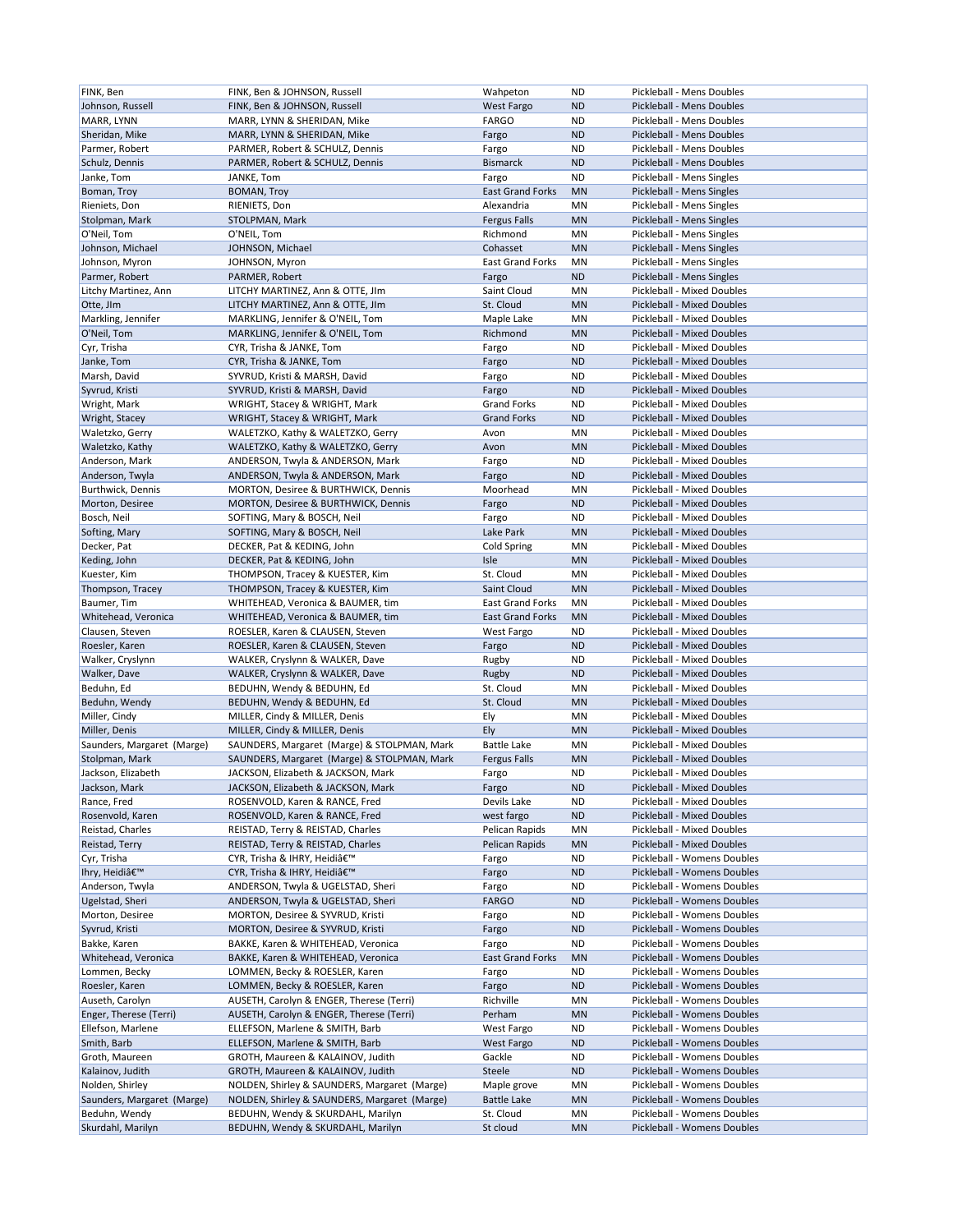| speidel, sue<br>ROSENVOLD, Karen & SPEIDEL, sue<br>Fargo<br><b>ND</b><br>Pickleball - Womens Doubles<br>Fargo<br>Pickleball - Womens Singles<br>Morton, Desiree<br><b>MORTON, Desiree</b><br>ND<br><b>East Grand Forks</b><br><b>MN</b><br>Pickleball - Womens Singles<br>WHITEHEAD, Veronica<br>Gackle<br>Pickleball - Womens Singles<br>GROTH, Maureen<br>ND<br>Fargo<br><b>ND</b><br>Pickleball - Womens Singles<br><b>BAKKE, Karen</b><br>Globe<br>AZ<br>Power Walk - Mens - 1,500m Power Walk<br>Globe<br>AZ<br>Power Walk - Mens - 5K Power Walk<br>Magel, Rhonda<br>Fargo<br><b>ND</b><br>Power Walk - Womens - 1,500m Power Walk<br>Magel, Rhonda<br><b>ND</b><br>Power Walk - Womens - 5K Power Walk<br>Fargo<br>Schultz, Wendy<br>Hector<br>MN<br>Power Walk - Womens - 1,500m Power Walk<br>Schultz, Wendy<br>Hector<br><b>MN</b><br>Power Walk - Womens - 5K Power Walk<br>Snobl, Mary<br>MN<br>Power Walk - Womens - 1,500m Power Walk<br>Tracy<br>Snobl, Mary<br>Tracy<br><b>MN</b><br>Power Walk - Womens - 5K Power Walk<br>Helena<br>MT<br>Power Walk - Womens - 1,500m Power Walk<br>Lambertz, Gloria<br>Helena<br>MT<br>Power Walk - Womens - 5K Power Walk<br>Lambertz, Gloria<br>Moorhead<br>MN<br>Power Walk - Womens - 1,500m Power Walk<br>Rankin, Debra<br>Rankin, Debra<br>Moorhead<br><b>MN</b><br>Power Walk - Womens - 5K Power Walk<br>MN<br>Wertanen, Kathleen<br>Peterson<br>Power Walk - Womens - 1,500m Power Walk<br>Wertanen, Kathleen<br><b>MN</b><br>Power Walk - Womens - 5K Power Walk<br>Peterson<br>JANKE, Tom & ROSS, Kurt<br><b>ND</b><br>Racquetball - Mens Doubles<br>Fargo<br><b>ND</b><br>JANKE, Tom & ROSS, Kurt<br>Fargo<br>Racquetball - Mens Doubles<br><b>ND</b><br>KOCH, John & TESCHENDORF, Dave<br>Fargo<br>Racquetball - Mens Doubles<br>KOCH, John & TESCHENDORF, Dave<br>Fargo<br><b>ND</b><br>Racquetball - Mens Doubles<br>ND<br>FREMLING, Dan & LARSON, Keith<br>Fargo<br>Racquetball - Mens Doubles<br>Moorhead<br><b>MN</b><br>Racquetball - Mens Doubles<br>FREMLING, Dan & LARSON, Keith<br>Moorhead<br>Racquetball - Mens Doubles<br>LARSON, Jim & SCHLANSER, Fred<br>ΜN<br>Fargo<br><b>ND</b><br>Racquetball - Mens Doubles<br>LARSON, Jim & SCHLANSER, Fred<br>BAKKE, Bruce & INNIGER, Erv<br>Fargo<br>ND<br>Racquetball - Mens Doubles<br>Inniger, Erv<br>BAKKE, Bruce & INNIGER, Erv<br>Fargo<br><b>ND</b><br>Racquetball - Mens Doubles<br>Janke, Tom<br>ND<br>JANKE, Tom<br>Fargo<br>Racquetball - Mens Singles<br>Fargo<br><b>ND</b><br>Racquetball - Mens Singles<br>ROSS, Kurt<br>Larson, Jim<br>Moorhead<br>MN<br>Racquetball - Mens Singles<br>LARSON, Jim<br>Larson, Keith<br>Moorhead<br><b>MN</b><br>Racquetball - Mens Singles<br>LARSON, Keith<br>Teschendorf, Dave<br><b>ND</b><br>Racquetball - Mens Singles<br><b>TESCHENDORF, Dave</b><br>Fargo<br>zarling, jeff<br>ZARLING, jeff<br>west fargo<br><b>ND</b><br>Racquetball - Mens Singles<br>Fremling, Dan<br>FREMLING, Dan<br><b>ND</b><br>Racquetball - Mens Singles<br>Fargo<br>Inniger, Erv<br><b>ND</b><br>Racquetball - Mens Singles<br><b>INNIGER, Erv</b><br>Fargo<br>Endres, Greg<br><b>ND</b><br>Road Race - Mens - 5K<br>Carrington<br>Endres, Greg<br><b>ND</b><br>Road Race - Mens - 10K<br>Carrington<br>Road Race - Mens - 5K<br>Gallagher, Dale<br>Carrington<br><b>ND</b><br>Gallagher, Dale<br><b>ND</b><br>Road Race - Mens - 10K<br>Carrington<br>Strand, Brad<br>Road Race - Mens - 5K<br>Fargo<br>ND<br>Strand, Brad<br><b>ND</b><br>Road Race - Mens - 10K<br>Fargo<br>Flamm, Bob<br><b>ND</b><br>Fargo<br>Road Race - Mens - 5K<br>Flamm, Bob<br><b>ND</b><br>Road Race - Mens - 10K<br>Fargo<br>Fiskness, Ralph<br>Moorhead<br>MN<br>Road Race - Mens - 5K<br>Moorhead<br><b>MN</b><br>Road Race - Mens - 10K<br>Fiskness, Ralph<br><b>ND</b><br>Strauss. David<br>Road Race - Mens - 5K<br><b>Bismarck</b><br><b>Bismarck</b><br>Strauss, David<br><b>ND</b><br>Road Race - Mens - 10K<br>Peterson, Wayne<br>Saint George<br>Road Race - Mens - 5K<br>UT<br>Peterson, Wayne<br>Saint George<br>UT<br>Road Race - Mens - 10K<br>Summers, Dale<br>Road Race - Mens - 5K<br>Fargo<br>ND<br>Summers, Dale<br><b>ND</b><br>Road Race - Mens - 10K<br>Fargo<br>Fargo<br><b>ND</b><br>Road Race - Mens - 5K<br>Bergantine, Richard<br><b>ND</b><br>Road Race - Mens - 10K<br>Bergantine, Richard<br>Fargo<br>bosch, julie<br>bismarck<br><b>ND</b><br>Road Race - Womens - 5K<br>bismarck<br><b>ND</b><br>Road Race - Womens - 10K<br>Ness, Stacy<br>Kindred<br><b>ND</b><br>Road Race - Womens - 5K<br>Kindred<br><b>ND</b><br>Road Race - Womens - 10K<br>Fargo<br><b>ND</b><br>Road Race - Womens - 5K<br><b>ND</b><br>Road Race - Womens - 10K<br>Fargo<br>HENDERSON<br><b>NV</b><br>Road Race - Womens - 5K<br>Road Race - Womens - 10K<br><b>HENDERSON</b><br><b>NV</b><br><b>ND</b><br>Road Race - Womens - 5K<br>Fargo<br><b>ND</b><br>Road Race - Womens - 10K<br>Fargo<br>Perham<br>ΜN<br>Swimming - Mens - Backstroke 100Y<br>Perham<br>MN<br>Swimming - Mens - Backstroke 50Y<br>Salt Flat<br>ТX<br>Swimming - Mens - Breaststroke 100Y<br>Salt Flat<br><b>TX</b><br>Swimming - Mens - Breaststroke 50Y<br>ND<br>Swimming - Mens - Freestyle 100Y<br>Fargo<br><b>ND</b><br>Swimming - Mens - Freestyle 50Y<br>Fargo<br>Hawlye<br>MN<br>Swimming - Mens - Freestyle 100Y<br>Hawlye<br><b>MN</b><br>Swimming - Mens - Freestyle 50Y |                     |                                 |            |    |                             |
|----------------------------------------------------------------------------------------------------------------------------------------------------------------------------------------------------------------------------------------------------------------------------------------------------------------------------------------------------------------------------------------------------------------------------------------------------------------------------------------------------------------------------------------------------------------------------------------------------------------------------------------------------------------------------------------------------------------------------------------------------------------------------------------------------------------------------------------------------------------------------------------------------------------------------------------------------------------------------------------------------------------------------------------------------------------------------------------------------------------------------------------------------------------------------------------------------------------------------------------------------------------------------------------------------------------------------------------------------------------------------------------------------------------------------------------------------------------------------------------------------------------------------------------------------------------------------------------------------------------------------------------------------------------------------------------------------------------------------------------------------------------------------------------------------------------------------------------------------------------------------------------------------------------------------------------------------------------------------------------------------------------------------------------------------------------------------------------------------------------------------------------------------------------------------------------------------------------------------------------------------------------------------------------------------------------------------------------------------------------------------------------------------------------------------------------------------------------------------------------------------------------------------------------------------------------------------------------------------------------------------------------------------------------------------------------------------------------------------------------------------------------------------------------------------------------------------------------------------------------------------------------------------------------------------------------------------------------------------------------------------------------------------------------------------------------------------------------------------------------------------------------------------------------------------------------------------------------------------------------------------------------------------------------------------------------------------------------------------------------------------------------------------------------------------------------------------------------------------------------------------------------------------------------------------------------------------------------------------------------------------------------------------------------------------------------------------------------------------------------------------------------------------------------------------------------------------------------------------------------------------------------------------------------------------------------------------------------------------------------------------------------------------------------------------------------------------------------------------------------------------------------------------------------------------------------------------------------------------------------------------------------------------------------------------------------------------------------------------------------------------------------------------------------------------------------------------------------------------------------------------------------------------------------------------------------------------------------------------------------------------------------------------------------------------------------------------------------------------------------------------------------------------------------------------------------------------------------------------------------------------------------------------------------------------------------------------------------------------------------------------------------------------------------------------------------------------------------------------------------------------------------------------------------------------------------------------------------------------------------------------------------------------------------------------------------------------------------------------------------------------------------------------------|---------------------|---------------------------------|------------|----|-----------------------------|
|                                                                                                                                                                                                                                                                                                                                                                                                                                                                                                                                                                                                                                                                                                                                                                                                                                                                                                                                                                                                                                                                                                                                                                                                                                                                                                                                                                                                                                                                                                                                                                                                                                                                                                                                                                                                                                                                                                                                                                                                                                                                                                                                                                                                                                                                                                                                                                                                                                                                                                                                                                                                                                                                                                                                                                                                                                                                                                                                                                                                                                                                                                                                                                                                                                                                                                                                                                                                                                                                                                                                                                                                                                                                                                                                                                                                                                                                                                                                                                                                                                                                                                                                                                                                                                                                                                                                                                                                                                                                                                                                                                                                                                                                                                                                                                                                                                                                                                                                                                                                                                                                                                                                                                                                                                                                                                                                                                                                          | Rosenvold, Karen    | ROSENVOLD, Karen & SPEIDEL, sue | west fargo | ND | Pickleball - Womens Doubles |
|                                                                                                                                                                                                                                                                                                                                                                                                                                                                                                                                                                                                                                                                                                                                                                                                                                                                                                                                                                                                                                                                                                                                                                                                                                                                                                                                                                                                                                                                                                                                                                                                                                                                                                                                                                                                                                                                                                                                                                                                                                                                                                                                                                                                                                                                                                                                                                                                                                                                                                                                                                                                                                                                                                                                                                                                                                                                                                                                                                                                                                                                                                                                                                                                                                                                                                                                                                                                                                                                                                                                                                                                                                                                                                                                                                                                                                                                                                                                                                                                                                                                                                                                                                                                                                                                                                                                                                                                                                                                                                                                                                                                                                                                                                                                                                                                                                                                                                                                                                                                                                                                                                                                                                                                                                                                                                                                                                                                          |                     |                                 |            |    |                             |
|                                                                                                                                                                                                                                                                                                                                                                                                                                                                                                                                                                                                                                                                                                                                                                                                                                                                                                                                                                                                                                                                                                                                                                                                                                                                                                                                                                                                                                                                                                                                                                                                                                                                                                                                                                                                                                                                                                                                                                                                                                                                                                                                                                                                                                                                                                                                                                                                                                                                                                                                                                                                                                                                                                                                                                                                                                                                                                                                                                                                                                                                                                                                                                                                                                                                                                                                                                                                                                                                                                                                                                                                                                                                                                                                                                                                                                                                                                                                                                                                                                                                                                                                                                                                                                                                                                                                                                                                                                                                                                                                                                                                                                                                                                                                                                                                                                                                                                                                                                                                                                                                                                                                                                                                                                                                                                                                                                                                          |                     |                                 |            |    |                             |
|                                                                                                                                                                                                                                                                                                                                                                                                                                                                                                                                                                                                                                                                                                                                                                                                                                                                                                                                                                                                                                                                                                                                                                                                                                                                                                                                                                                                                                                                                                                                                                                                                                                                                                                                                                                                                                                                                                                                                                                                                                                                                                                                                                                                                                                                                                                                                                                                                                                                                                                                                                                                                                                                                                                                                                                                                                                                                                                                                                                                                                                                                                                                                                                                                                                                                                                                                                                                                                                                                                                                                                                                                                                                                                                                                                                                                                                                                                                                                                                                                                                                                                                                                                                                                                                                                                                                                                                                                                                                                                                                                                                                                                                                                                                                                                                                                                                                                                                                                                                                                                                                                                                                                                                                                                                                                                                                                                                                          | Whitehead, Veronica |                                 |            |    |                             |
|                                                                                                                                                                                                                                                                                                                                                                                                                                                                                                                                                                                                                                                                                                                                                                                                                                                                                                                                                                                                                                                                                                                                                                                                                                                                                                                                                                                                                                                                                                                                                                                                                                                                                                                                                                                                                                                                                                                                                                                                                                                                                                                                                                                                                                                                                                                                                                                                                                                                                                                                                                                                                                                                                                                                                                                                                                                                                                                                                                                                                                                                                                                                                                                                                                                                                                                                                                                                                                                                                                                                                                                                                                                                                                                                                                                                                                                                                                                                                                                                                                                                                                                                                                                                                                                                                                                                                                                                                                                                                                                                                                                                                                                                                                                                                                                                                                                                                                                                                                                                                                                                                                                                                                                                                                                                                                                                                                                                          | Groth, Maureen      |                                 |            |    |                             |
|                                                                                                                                                                                                                                                                                                                                                                                                                                                                                                                                                                                                                                                                                                                                                                                                                                                                                                                                                                                                                                                                                                                                                                                                                                                                                                                                                                                                                                                                                                                                                                                                                                                                                                                                                                                                                                                                                                                                                                                                                                                                                                                                                                                                                                                                                                                                                                                                                                                                                                                                                                                                                                                                                                                                                                                                                                                                                                                                                                                                                                                                                                                                                                                                                                                                                                                                                                                                                                                                                                                                                                                                                                                                                                                                                                                                                                                                                                                                                                                                                                                                                                                                                                                                                                                                                                                                                                                                                                                                                                                                                                                                                                                                                                                                                                                                                                                                                                                                                                                                                                                                                                                                                                                                                                                                                                                                                                                                          | Bakke, Karen        |                                 |            |    |                             |
|                                                                                                                                                                                                                                                                                                                                                                                                                                                                                                                                                                                                                                                                                                                                                                                                                                                                                                                                                                                                                                                                                                                                                                                                                                                                                                                                                                                                                                                                                                                                                                                                                                                                                                                                                                                                                                                                                                                                                                                                                                                                                                                                                                                                                                                                                                                                                                                                                                                                                                                                                                                                                                                                                                                                                                                                                                                                                                                                                                                                                                                                                                                                                                                                                                                                                                                                                                                                                                                                                                                                                                                                                                                                                                                                                                                                                                                                                                                                                                                                                                                                                                                                                                                                                                                                                                                                                                                                                                                                                                                                                                                                                                                                                                                                                                                                                                                                                                                                                                                                                                                                                                                                                                                                                                                                                                                                                                                                          | Devaney, Michael    |                                 |            |    |                             |
|                                                                                                                                                                                                                                                                                                                                                                                                                                                                                                                                                                                                                                                                                                                                                                                                                                                                                                                                                                                                                                                                                                                                                                                                                                                                                                                                                                                                                                                                                                                                                                                                                                                                                                                                                                                                                                                                                                                                                                                                                                                                                                                                                                                                                                                                                                                                                                                                                                                                                                                                                                                                                                                                                                                                                                                                                                                                                                                                                                                                                                                                                                                                                                                                                                                                                                                                                                                                                                                                                                                                                                                                                                                                                                                                                                                                                                                                                                                                                                                                                                                                                                                                                                                                                                                                                                                                                                                                                                                                                                                                                                                                                                                                                                                                                                                                                                                                                                                                                                                                                                                                                                                                                                                                                                                                                                                                                                                                          | Devaney, Michael    |                                 |            |    |                             |
|                                                                                                                                                                                                                                                                                                                                                                                                                                                                                                                                                                                                                                                                                                                                                                                                                                                                                                                                                                                                                                                                                                                                                                                                                                                                                                                                                                                                                                                                                                                                                                                                                                                                                                                                                                                                                                                                                                                                                                                                                                                                                                                                                                                                                                                                                                                                                                                                                                                                                                                                                                                                                                                                                                                                                                                                                                                                                                                                                                                                                                                                                                                                                                                                                                                                                                                                                                                                                                                                                                                                                                                                                                                                                                                                                                                                                                                                                                                                                                                                                                                                                                                                                                                                                                                                                                                                                                                                                                                                                                                                                                                                                                                                                                                                                                                                                                                                                                                                                                                                                                                                                                                                                                                                                                                                                                                                                                                                          |                     |                                 |            |    |                             |
|                                                                                                                                                                                                                                                                                                                                                                                                                                                                                                                                                                                                                                                                                                                                                                                                                                                                                                                                                                                                                                                                                                                                                                                                                                                                                                                                                                                                                                                                                                                                                                                                                                                                                                                                                                                                                                                                                                                                                                                                                                                                                                                                                                                                                                                                                                                                                                                                                                                                                                                                                                                                                                                                                                                                                                                                                                                                                                                                                                                                                                                                                                                                                                                                                                                                                                                                                                                                                                                                                                                                                                                                                                                                                                                                                                                                                                                                                                                                                                                                                                                                                                                                                                                                                                                                                                                                                                                                                                                                                                                                                                                                                                                                                                                                                                                                                                                                                                                                                                                                                                                                                                                                                                                                                                                                                                                                                                                                          |                     |                                 |            |    |                             |
|                                                                                                                                                                                                                                                                                                                                                                                                                                                                                                                                                                                                                                                                                                                                                                                                                                                                                                                                                                                                                                                                                                                                                                                                                                                                                                                                                                                                                                                                                                                                                                                                                                                                                                                                                                                                                                                                                                                                                                                                                                                                                                                                                                                                                                                                                                                                                                                                                                                                                                                                                                                                                                                                                                                                                                                                                                                                                                                                                                                                                                                                                                                                                                                                                                                                                                                                                                                                                                                                                                                                                                                                                                                                                                                                                                                                                                                                                                                                                                                                                                                                                                                                                                                                                                                                                                                                                                                                                                                                                                                                                                                                                                                                                                                                                                                                                                                                                                                                                                                                                                                                                                                                                                                                                                                                                                                                                                                                          |                     |                                 |            |    |                             |
|                                                                                                                                                                                                                                                                                                                                                                                                                                                                                                                                                                                                                                                                                                                                                                                                                                                                                                                                                                                                                                                                                                                                                                                                                                                                                                                                                                                                                                                                                                                                                                                                                                                                                                                                                                                                                                                                                                                                                                                                                                                                                                                                                                                                                                                                                                                                                                                                                                                                                                                                                                                                                                                                                                                                                                                                                                                                                                                                                                                                                                                                                                                                                                                                                                                                                                                                                                                                                                                                                                                                                                                                                                                                                                                                                                                                                                                                                                                                                                                                                                                                                                                                                                                                                                                                                                                                                                                                                                                                                                                                                                                                                                                                                                                                                                                                                                                                                                                                                                                                                                                                                                                                                                                                                                                                                                                                                                                                          |                     |                                 |            |    |                             |
|                                                                                                                                                                                                                                                                                                                                                                                                                                                                                                                                                                                                                                                                                                                                                                                                                                                                                                                                                                                                                                                                                                                                                                                                                                                                                                                                                                                                                                                                                                                                                                                                                                                                                                                                                                                                                                                                                                                                                                                                                                                                                                                                                                                                                                                                                                                                                                                                                                                                                                                                                                                                                                                                                                                                                                                                                                                                                                                                                                                                                                                                                                                                                                                                                                                                                                                                                                                                                                                                                                                                                                                                                                                                                                                                                                                                                                                                                                                                                                                                                                                                                                                                                                                                                                                                                                                                                                                                                                                                                                                                                                                                                                                                                                                                                                                                                                                                                                                                                                                                                                                                                                                                                                                                                                                                                                                                                                                                          |                     |                                 |            |    |                             |
|                                                                                                                                                                                                                                                                                                                                                                                                                                                                                                                                                                                                                                                                                                                                                                                                                                                                                                                                                                                                                                                                                                                                                                                                                                                                                                                                                                                                                                                                                                                                                                                                                                                                                                                                                                                                                                                                                                                                                                                                                                                                                                                                                                                                                                                                                                                                                                                                                                                                                                                                                                                                                                                                                                                                                                                                                                                                                                                                                                                                                                                                                                                                                                                                                                                                                                                                                                                                                                                                                                                                                                                                                                                                                                                                                                                                                                                                                                                                                                                                                                                                                                                                                                                                                                                                                                                                                                                                                                                                                                                                                                                                                                                                                                                                                                                                                                                                                                                                                                                                                                                                                                                                                                                                                                                                                                                                                                                                          |                     |                                 |            |    |                             |
|                                                                                                                                                                                                                                                                                                                                                                                                                                                                                                                                                                                                                                                                                                                                                                                                                                                                                                                                                                                                                                                                                                                                                                                                                                                                                                                                                                                                                                                                                                                                                                                                                                                                                                                                                                                                                                                                                                                                                                                                                                                                                                                                                                                                                                                                                                                                                                                                                                                                                                                                                                                                                                                                                                                                                                                                                                                                                                                                                                                                                                                                                                                                                                                                                                                                                                                                                                                                                                                                                                                                                                                                                                                                                                                                                                                                                                                                                                                                                                                                                                                                                                                                                                                                                                                                                                                                                                                                                                                                                                                                                                                                                                                                                                                                                                                                                                                                                                                                                                                                                                                                                                                                                                                                                                                                                                                                                                                                          |                     |                                 |            |    |                             |
|                                                                                                                                                                                                                                                                                                                                                                                                                                                                                                                                                                                                                                                                                                                                                                                                                                                                                                                                                                                                                                                                                                                                                                                                                                                                                                                                                                                                                                                                                                                                                                                                                                                                                                                                                                                                                                                                                                                                                                                                                                                                                                                                                                                                                                                                                                                                                                                                                                                                                                                                                                                                                                                                                                                                                                                                                                                                                                                                                                                                                                                                                                                                                                                                                                                                                                                                                                                                                                                                                                                                                                                                                                                                                                                                                                                                                                                                                                                                                                                                                                                                                                                                                                                                                                                                                                                                                                                                                                                                                                                                                                                                                                                                                                                                                                                                                                                                                                                                                                                                                                                                                                                                                                                                                                                                                                                                                                                                          |                     |                                 |            |    |                             |
|                                                                                                                                                                                                                                                                                                                                                                                                                                                                                                                                                                                                                                                                                                                                                                                                                                                                                                                                                                                                                                                                                                                                                                                                                                                                                                                                                                                                                                                                                                                                                                                                                                                                                                                                                                                                                                                                                                                                                                                                                                                                                                                                                                                                                                                                                                                                                                                                                                                                                                                                                                                                                                                                                                                                                                                                                                                                                                                                                                                                                                                                                                                                                                                                                                                                                                                                                                                                                                                                                                                                                                                                                                                                                                                                                                                                                                                                                                                                                                                                                                                                                                                                                                                                                                                                                                                                                                                                                                                                                                                                                                                                                                                                                                                                                                                                                                                                                                                                                                                                                                                                                                                                                                                                                                                                                                                                                                                                          |                     |                                 |            |    |                             |
|                                                                                                                                                                                                                                                                                                                                                                                                                                                                                                                                                                                                                                                                                                                                                                                                                                                                                                                                                                                                                                                                                                                                                                                                                                                                                                                                                                                                                                                                                                                                                                                                                                                                                                                                                                                                                                                                                                                                                                                                                                                                                                                                                                                                                                                                                                                                                                                                                                                                                                                                                                                                                                                                                                                                                                                                                                                                                                                                                                                                                                                                                                                                                                                                                                                                                                                                                                                                                                                                                                                                                                                                                                                                                                                                                                                                                                                                                                                                                                                                                                                                                                                                                                                                                                                                                                                                                                                                                                                                                                                                                                                                                                                                                                                                                                                                                                                                                                                                                                                                                                                                                                                                                                                                                                                                                                                                                                                                          |                     |                                 |            |    |                             |
|                                                                                                                                                                                                                                                                                                                                                                                                                                                                                                                                                                                                                                                                                                                                                                                                                                                                                                                                                                                                                                                                                                                                                                                                                                                                                                                                                                                                                                                                                                                                                                                                                                                                                                                                                                                                                                                                                                                                                                                                                                                                                                                                                                                                                                                                                                                                                                                                                                                                                                                                                                                                                                                                                                                                                                                                                                                                                                                                                                                                                                                                                                                                                                                                                                                                                                                                                                                                                                                                                                                                                                                                                                                                                                                                                                                                                                                                                                                                                                                                                                                                                                                                                                                                                                                                                                                                                                                                                                                                                                                                                                                                                                                                                                                                                                                                                                                                                                                                                                                                                                                                                                                                                                                                                                                                                                                                                                                                          |                     |                                 |            |    |                             |
|                                                                                                                                                                                                                                                                                                                                                                                                                                                                                                                                                                                                                                                                                                                                                                                                                                                                                                                                                                                                                                                                                                                                                                                                                                                                                                                                                                                                                                                                                                                                                                                                                                                                                                                                                                                                                                                                                                                                                                                                                                                                                                                                                                                                                                                                                                                                                                                                                                                                                                                                                                                                                                                                                                                                                                                                                                                                                                                                                                                                                                                                                                                                                                                                                                                                                                                                                                                                                                                                                                                                                                                                                                                                                                                                                                                                                                                                                                                                                                                                                                                                                                                                                                                                                                                                                                                                                                                                                                                                                                                                                                                                                                                                                                                                                                                                                                                                                                                                                                                                                                                                                                                                                                                                                                                                                                                                                                                                          |                     |                                 |            |    |                             |
|                                                                                                                                                                                                                                                                                                                                                                                                                                                                                                                                                                                                                                                                                                                                                                                                                                                                                                                                                                                                                                                                                                                                                                                                                                                                                                                                                                                                                                                                                                                                                                                                                                                                                                                                                                                                                                                                                                                                                                                                                                                                                                                                                                                                                                                                                                                                                                                                                                                                                                                                                                                                                                                                                                                                                                                                                                                                                                                                                                                                                                                                                                                                                                                                                                                                                                                                                                                                                                                                                                                                                                                                                                                                                                                                                                                                                                                                                                                                                                                                                                                                                                                                                                                                                                                                                                                                                                                                                                                                                                                                                                                                                                                                                                                                                                                                                                                                                                                                                                                                                                                                                                                                                                                                                                                                                                                                                                                                          |                     |                                 |            |    |                             |
|                                                                                                                                                                                                                                                                                                                                                                                                                                                                                                                                                                                                                                                                                                                                                                                                                                                                                                                                                                                                                                                                                                                                                                                                                                                                                                                                                                                                                                                                                                                                                                                                                                                                                                                                                                                                                                                                                                                                                                                                                                                                                                                                                                                                                                                                                                                                                                                                                                                                                                                                                                                                                                                                                                                                                                                                                                                                                                                                                                                                                                                                                                                                                                                                                                                                                                                                                                                                                                                                                                                                                                                                                                                                                                                                                                                                                                                                                                                                                                                                                                                                                                                                                                                                                                                                                                                                                                                                                                                                                                                                                                                                                                                                                                                                                                                                                                                                                                                                                                                                                                                                                                                                                                                                                                                                                                                                                                                                          | Janke, Tom          |                                 |            |    |                             |
|                                                                                                                                                                                                                                                                                                                                                                                                                                                                                                                                                                                                                                                                                                                                                                                                                                                                                                                                                                                                                                                                                                                                                                                                                                                                                                                                                                                                                                                                                                                                                                                                                                                                                                                                                                                                                                                                                                                                                                                                                                                                                                                                                                                                                                                                                                                                                                                                                                                                                                                                                                                                                                                                                                                                                                                                                                                                                                                                                                                                                                                                                                                                                                                                                                                                                                                                                                                                                                                                                                                                                                                                                                                                                                                                                                                                                                                                                                                                                                                                                                                                                                                                                                                                                                                                                                                                                                                                                                                                                                                                                                                                                                                                                                                                                                                                                                                                                                                                                                                                                                                                                                                                                                                                                                                                                                                                                                                                          | Ross, Kurt          |                                 |            |    |                             |
|                                                                                                                                                                                                                                                                                                                                                                                                                                                                                                                                                                                                                                                                                                                                                                                                                                                                                                                                                                                                                                                                                                                                                                                                                                                                                                                                                                                                                                                                                                                                                                                                                                                                                                                                                                                                                                                                                                                                                                                                                                                                                                                                                                                                                                                                                                                                                                                                                                                                                                                                                                                                                                                                                                                                                                                                                                                                                                                                                                                                                                                                                                                                                                                                                                                                                                                                                                                                                                                                                                                                                                                                                                                                                                                                                                                                                                                                                                                                                                                                                                                                                                                                                                                                                                                                                                                                                                                                                                                                                                                                                                                                                                                                                                                                                                                                                                                                                                                                                                                                                                                                                                                                                                                                                                                                                                                                                                                                          | Koch, John          |                                 |            |    |                             |
|                                                                                                                                                                                                                                                                                                                                                                                                                                                                                                                                                                                                                                                                                                                                                                                                                                                                                                                                                                                                                                                                                                                                                                                                                                                                                                                                                                                                                                                                                                                                                                                                                                                                                                                                                                                                                                                                                                                                                                                                                                                                                                                                                                                                                                                                                                                                                                                                                                                                                                                                                                                                                                                                                                                                                                                                                                                                                                                                                                                                                                                                                                                                                                                                                                                                                                                                                                                                                                                                                                                                                                                                                                                                                                                                                                                                                                                                                                                                                                                                                                                                                                                                                                                                                                                                                                                                                                                                                                                                                                                                                                                                                                                                                                                                                                                                                                                                                                                                                                                                                                                                                                                                                                                                                                                                                                                                                                                                          | Teschendorf, Dave   |                                 |            |    |                             |
|                                                                                                                                                                                                                                                                                                                                                                                                                                                                                                                                                                                                                                                                                                                                                                                                                                                                                                                                                                                                                                                                                                                                                                                                                                                                                                                                                                                                                                                                                                                                                                                                                                                                                                                                                                                                                                                                                                                                                                                                                                                                                                                                                                                                                                                                                                                                                                                                                                                                                                                                                                                                                                                                                                                                                                                                                                                                                                                                                                                                                                                                                                                                                                                                                                                                                                                                                                                                                                                                                                                                                                                                                                                                                                                                                                                                                                                                                                                                                                                                                                                                                                                                                                                                                                                                                                                                                                                                                                                                                                                                                                                                                                                                                                                                                                                                                                                                                                                                                                                                                                                                                                                                                                                                                                                                                                                                                                                                          | Fremling, Dan       |                                 |            |    |                             |
|                                                                                                                                                                                                                                                                                                                                                                                                                                                                                                                                                                                                                                                                                                                                                                                                                                                                                                                                                                                                                                                                                                                                                                                                                                                                                                                                                                                                                                                                                                                                                                                                                                                                                                                                                                                                                                                                                                                                                                                                                                                                                                                                                                                                                                                                                                                                                                                                                                                                                                                                                                                                                                                                                                                                                                                                                                                                                                                                                                                                                                                                                                                                                                                                                                                                                                                                                                                                                                                                                                                                                                                                                                                                                                                                                                                                                                                                                                                                                                                                                                                                                                                                                                                                                                                                                                                                                                                                                                                                                                                                                                                                                                                                                                                                                                                                                                                                                                                                                                                                                                                                                                                                                                                                                                                                                                                                                                                                          | Larson, Keith       |                                 |            |    |                             |
|                                                                                                                                                                                                                                                                                                                                                                                                                                                                                                                                                                                                                                                                                                                                                                                                                                                                                                                                                                                                                                                                                                                                                                                                                                                                                                                                                                                                                                                                                                                                                                                                                                                                                                                                                                                                                                                                                                                                                                                                                                                                                                                                                                                                                                                                                                                                                                                                                                                                                                                                                                                                                                                                                                                                                                                                                                                                                                                                                                                                                                                                                                                                                                                                                                                                                                                                                                                                                                                                                                                                                                                                                                                                                                                                                                                                                                                                                                                                                                                                                                                                                                                                                                                                                                                                                                                                                                                                                                                                                                                                                                                                                                                                                                                                                                                                                                                                                                                                                                                                                                                                                                                                                                                                                                                                                                                                                                                                          | Larson, Jim         |                                 |            |    |                             |
|                                                                                                                                                                                                                                                                                                                                                                                                                                                                                                                                                                                                                                                                                                                                                                                                                                                                                                                                                                                                                                                                                                                                                                                                                                                                                                                                                                                                                                                                                                                                                                                                                                                                                                                                                                                                                                                                                                                                                                                                                                                                                                                                                                                                                                                                                                                                                                                                                                                                                                                                                                                                                                                                                                                                                                                                                                                                                                                                                                                                                                                                                                                                                                                                                                                                                                                                                                                                                                                                                                                                                                                                                                                                                                                                                                                                                                                                                                                                                                                                                                                                                                                                                                                                                                                                                                                                                                                                                                                                                                                                                                                                                                                                                                                                                                                                                                                                                                                                                                                                                                                                                                                                                                                                                                                                                                                                                                                                          | Schlanser, Fred     |                                 |            |    |                             |
|                                                                                                                                                                                                                                                                                                                                                                                                                                                                                                                                                                                                                                                                                                                                                                                                                                                                                                                                                                                                                                                                                                                                                                                                                                                                                                                                                                                                                                                                                                                                                                                                                                                                                                                                                                                                                                                                                                                                                                                                                                                                                                                                                                                                                                                                                                                                                                                                                                                                                                                                                                                                                                                                                                                                                                                                                                                                                                                                                                                                                                                                                                                                                                                                                                                                                                                                                                                                                                                                                                                                                                                                                                                                                                                                                                                                                                                                                                                                                                                                                                                                                                                                                                                                                                                                                                                                                                                                                                                                                                                                                                                                                                                                                                                                                                                                                                                                                                                                                                                                                                                                                                                                                                                                                                                                                                                                                                                                          | Bakke, Bruce        |                                 |            |    |                             |
|                                                                                                                                                                                                                                                                                                                                                                                                                                                                                                                                                                                                                                                                                                                                                                                                                                                                                                                                                                                                                                                                                                                                                                                                                                                                                                                                                                                                                                                                                                                                                                                                                                                                                                                                                                                                                                                                                                                                                                                                                                                                                                                                                                                                                                                                                                                                                                                                                                                                                                                                                                                                                                                                                                                                                                                                                                                                                                                                                                                                                                                                                                                                                                                                                                                                                                                                                                                                                                                                                                                                                                                                                                                                                                                                                                                                                                                                                                                                                                                                                                                                                                                                                                                                                                                                                                                                                                                                                                                                                                                                                                                                                                                                                                                                                                                                                                                                                                                                                                                                                                                                                                                                                                                                                                                                                                                                                                                                          |                     |                                 |            |    |                             |
|                                                                                                                                                                                                                                                                                                                                                                                                                                                                                                                                                                                                                                                                                                                                                                                                                                                                                                                                                                                                                                                                                                                                                                                                                                                                                                                                                                                                                                                                                                                                                                                                                                                                                                                                                                                                                                                                                                                                                                                                                                                                                                                                                                                                                                                                                                                                                                                                                                                                                                                                                                                                                                                                                                                                                                                                                                                                                                                                                                                                                                                                                                                                                                                                                                                                                                                                                                                                                                                                                                                                                                                                                                                                                                                                                                                                                                                                                                                                                                                                                                                                                                                                                                                                                                                                                                                                                                                                                                                                                                                                                                                                                                                                                                                                                                                                                                                                                                                                                                                                                                                                                                                                                                                                                                                                                                                                                                                                          |                     |                                 |            |    |                             |
|                                                                                                                                                                                                                                                                                                                                                                                                                                                                                                                                                                                                                                                                                                                                                                                                                                                                                                                                                                                                                                                                                                                                                                                                                                                                                                                                                                                                                                                                                                                                                                                                                                                                                                                                                                                                                                                                                                                                                                                                                                                                                                                                                                                                                                                                                                                                                                                                                                                                                                                                                                                                                                                                                                                                                                                                                                                                                                                                                                                                                                                                                                                                                                                                                                                                                                                                                                                                                                                                                                                                                                                                                                                                                                                                                                                                                                                                                                                                                                                                                                                                                                                                                                                                                                                                                                                                                                                                                                                                                                                                                                                                                                                                                                                                                                                                                                                                                                                                                                                                                                                                                                                                                                                                                                                                                                                                                                                                          | Ross, Kurt          |                                 |            |    |                             |
|                                                                                                                                                                                                                                                                                                                                                                                                                                                                                                                                                                                                                                                                                                                                                                                                                                                                                                                                                                                                                                                                                                                                                                                                                                                                                                                                                                                                                                                                                                                                                                                                                                                                                                                                                                                                                                                                                                                                                                                                                                                                                                                                                                                                                                                                                                                                                                                                                                                                                                                                                                                                                                                                                                                                                                                                                                                                                                                                                                                                                                                                                                                                                                                                                                                                                                                                                                                                                                                                                                                                                                                                                                                                                                                                                                                                                                                                                                                                                                                                                                                                                                                                                                                                                                                                                                                                                                                                                                                                                                                                                                                                                                                                                                                                                                                                                                                                                                                                                                                                                                                                                                                                                                                                                                                                                                                                                                                                          |                     |                                 |            |    |                             |
|                                                                                                                                                                                                                                                                                                                                                                                                                                                                                                                                                                                                                                                                                                                                                                                                                                                                                                                                                                                                                                                                                                                                                                                                                                                                                                                                                                                                                                                                                                                                                                                                                                                                                                                                                                                                                                                                                                                                                                                                                                                                                                                                                                                                                                                                                                                                                                                                                                                                                                                                                                                                                                                                                                                                                                                                                                                                                                                                                                                                                                                                                                                                                                                                                                                                                                                                                                                                                                                                                                                                                                                                                                                                                                                                                                                                                                                                                                                                                                                                                                                                                                                                                                                                                                                                                                                                                                                                                                                                                                                                                                                                                                                                                                                                                                                                                                                                                                                                                                                                                                                                                                                                                                                                                                                                                                                                                                                                          |                     |                                 |            |    |                             |
|                                                                                                                                                                                                                                                                                                                                                                                                                                                                                                                                                                                                                                                                                                                                                                                                                                                                                                                                                                                                                                                                                                                                                                                                                                                                                                                                                                                                                                                                                                                                                                                                                                                                                                                                                                                                                                                                                                                                                                                                                                                                                                                                                                                                                                                                                                                                                                                                                                                                                                                                                                                                                                                                                                                                                                                                                                                                                                                                                                                                                                                                                                                                                                                                                                                                                                                                                                                                                                                                                                                                                                                                                                                                                                                                                                                                                                                                                                                                                                                                                                                                                                                                                                                                                                                                                                                                                                                                                                                                                                                                                                                                                                                                                                                                                                                                                                                                                                                                                                                                                                                                                                                                                                                                                                                                                                                                                                                                          |                     |                                 |            |    |                             |
|                                                                                                                                                                                                                                                                                                                                                                                                                                                                                                                                                                                                                                                                                                                                                                                                                                                                                                                                                                                                                                                                                                                                                                                                                                                                                                                                                                                                                                                                                                                                                                                                                                                                                                                                                                                                                                                                                                                                                                                                                                                                                                                                                                                                                                                                                                                                                                                                                                                                                                                                                                                                                                                                                                                                                                                                                                                                                                                                                                                                                                                                                                                                                                                                                                                                                                                                                                                                                                                                                                                                                                                                                                                                                                                                                                                                                                                                                                                                                                                                                                                                                                                                                                                                                                                                                                                                                                                                                                                                                                                                                                                                                                                                                                                                                                                                                                                                                                                                                                                                                                                                                                                                                                                                                                                                                                                                                                                                          |                     |                                 |            |    |                             |
|                                                                                                                                                                                                                                                                                                                                                                                                                                                                                                                                                                                                                                                                                                                                                                                                                                                                                                                                                                                                                                                                                                                                                                                                                                                                                                                                                                                                                                                                                                                                                                                                                                                                                                                                                                                                                                                                                                                                                                                                                                                                                                                                                                                                                                                                                                                                                                                                                                                                                                                                                                                                                                                                                                                                                                                                                                                                                                                                                                                                                                                                                                                                                                                                                                                                                                                                                                                                                                                                                                                                                                                                                                                                                                                                                                                                                                                                                                                                                                                                                                                                                                                                                                                                                                                                                                                                                                                                                                                                                                                                                                                                                                                                                                                                                                                                                                                                                                                                                                                                                                                                                                                                                                                                                                                                                                                                                                                                          |                     |                                 |            |    |                             |
|                                                                                                                                                                                                                                                                                                                                                                                                                                                                                                                                                                                                                                                                                                                                                                                                                                                                                                                                                                                                                                                                                                                                                                                                                                                                                                                                                                                                                                                                                                                                                                                                                                                                                                                                                                                                                                                                                                                                                                                                                                                                                                                                                                                                                                                                                                                                                                                                                                                                                                                                                                                                                                                                                                                                                                                                                                                                                                                                                                                                                                                                                                                                                                                                                                                                                                                                                                                                                                                                                                                                                                                                                                                                                                                                                                                                                                                                                                                                                                                                                                                                                                                                                                                                                                                                                                                                                                                                                                                                                                                                                                                                                                                                                                                                                                                                                                                                                                                                                                                                                                                                                                                                                                                                                                                                                                                                                                                                          |                     |                                 |            |    |                             |
|                                                                                                                                                                                                                                                                                                                                                                                                                                                                                                                                                                                                                                                                                                                                                                                                                                                                                                                                                                                                                                                                                                                                                                                                                                                                                                                                                                                                                                                                                                                                                                                                                                                                                                                                                                                                                                                                                                                                                                                                                                                                                                                                                                                                                                                                                                                                                                                                                                                                                                                                                                                                                                                                                                                                                                                                                                                                                                                                                                                                                                                                                                                                                                                                                                                                                                                                                                                                                                                                                                                                                                                                                                                                                                                                                                                                                                                                                                                                                                                                                                                                                                                                                                                                                                                                                                                                                                                                                                                                                                                                                                                                                                                                                                                                                                                                                                                                                                                                                                                                                                                                                                                                                                                                                                                                                                                                                                                                          |                     |                                 |            |    |                             |
|                                                                                                                                                                                                                                                                                                                                                                                                                                                                                                                                                                                                                                                                                                                                                                                                                                                                                                                                                                                                                                                                                                                                                                                                                                                                                                                                                                                                                                                                                                                                                                                                                                                                                                                                                                                                                                                                                                                                                                                                                                                                                                                                                                                                                                                                                                                                                                                                                                                                                                                                                                                                                                                                                                                                                                                                                                                                                                                                                                                                                                                                                                                                                                                                                                                                                                                                                                                                                                                                                                                                                                                                                                                                                                                                                                                                                                                                                                                                                                                                                                                                                                                                                                                                                                                                                                                                                                                                                                                                                                                                                                                                                                                                                                                                                                                                                                                                                                                                                                                                                                                                                                                                                                                                                                                                                                                                                                                                          |                     |                                 |            |    |                             |
|                                                                                                                                                                                                                                                                                                                                                                                                                                                                                                                                                                                                                                                                                                                                                                                                                                                                                                                                                                                                                                                                                                                                                                                                                                                                                                                                                                                                                                                                                                                                                                                                                                                                                                                                                                                                                                                                                                                                                                                                                                                                                                                                                                                                                                                                                                                                                                                                                                                                                                                                                                                                                                                                                                                                                                                                                                                                                                                                                                                                                                                                                                                                                                                                                                                                                                                                                                                                                                                                                                                                                                                                                                                                                                                                                                                                                                                                                                                                                                                                                                                                                                                                                                                                                                                                                                                                                                                                                                                                                                                                                                                                                                                                                                                                                                                                                                                                                                                                                                                                                                                                                                                                                                                                                                                                                                                                                                                                          |                     |                                 |            |    |                             |
|                                                                                                                                                                                                                                                                                                                                                                                                                                                                                                                                                                                                                                                                                                                                                                                                                                                                                                                                                                                                                                                                                                                                                                                                                                                                                                                                                                                                                                                                                                                                                                                                                                                                                                                                                                                                                                                                                                                                                                                                                                                                                                                                                                                                                                                                                                                                                                                                                                                                                                                                                                                                                                                                                                                                                                                                                                                                                                                                                                                                                                                                                                                                                                                                                                                                                                                                                                                                                                                                                                                                                                                                                                                                                                                                                                                                                                                                                                                                                                                                                                                                                                                                                                                                                                                                                                                                                                                                                                                                                                                                                                                                                                                                                                                                                                                                                                                                                                                                                                                                                                                                                                                                                                                                                                                                                                                                                                                                          |                     |                                 |            |    |                             |
|                                                                                                                                                                                                                                                                                                                                                                                                                                                                                                                                                                                                                                                                                                                                                                                                                                                                                                                                                                                                                                                                                                                                                                                                                                                                                                                                                                                                                                                                                                                                                                                                                                                                                                                                                                                                                                                                                                                                                                                                                                                                                                                                                                                                                                                                                                                                                                                                                                                                                                                                                                                                                                                                                                                                                                                                                                                                                                                                                                                                                                                                                                                                                                                                                                                                                                                                                                                                                                                                                                                                                                                                                                                                                                                                                                                                                                                                                                                                                                                                                                                                                                                                                                                                                                                                                                                                                                                                                                                                                                                                                                                                                                                                                                                                                                                                                                                                                                                                                                                                                                                                                                                                                                                                                                                                                                                                                                                                          |                     |                                 |            |    |                             |
|                                                                                                                                                                                                                                                                                                                                                                                                                                                                                                                                                                                                                                                                                                                                                                                                                                                                                                                                                                                                                                                                                                                                                                                                                                                                                                                                                                                                                                                                                                                                                                                                                                                                                                                                                                                                                                                                                                                                                                                                                                                                                                                                                                                                                                                                                                                                                                                                                                                                                                                                                                                                                                                                                                                                                                                                                                                                                                                                                                                                                                                                                                                                                                                                                                                                                                                                                                                                                                                                                                                                                                                                                                                                                                                                                                                                                                                                                                                                                                                                                                                                                                                                                                                                                                                                                                                                                                                                                                                                                                                                                                                                                                                                                                                                                                                                                                                                                                                                                                                                                                                                                                                                                                                                                                                                                                                                                                                                          |                     |                                 |            |    |                             |
|                                                                                                                                                                                                                                                                                                                                                                                                                                                                                                                                                                                                                                                                                                                                                                                                                                                                                                                                                                                                                                                                                                                                                                                                                                                                                                                                                                                                                                                                                                                                                                                                                                                                                                                                                                                                                                                                                                                                                                                                                                                                                                                                                                                                                                                                                                                                                                                                                                                                                                                                                                                                                                                                                                                                                                                                                                                                                                                                                                                                                                                                                                                                                                                                                                                                                                                                                                                                                                                                                                                                                                                                                                                                                                                                                                                                                                                                                                                                                                                                                                                                                                                                                                                                                                                                                                                                                                                                                                                                                                                                                                                                                                                                                                                                                                                                                                                                                                                                                                                                                                                                                                                                                                                                                                                                                                                                                                                                          |                     |                                 |            |    |                             |
|                                                                                                                                                                                                                                                                                                                                                                                                                                                                                                                                                                                                                                                                                                                                                                                                                                                                                                                                                                                                                                                                                                                                                                                                                                                                                                                                                                                                                                                                                                                                                                                                                                                                                                                                                                                                                                                                                                                                                                                                                                                                                                                                                                                                                                                                                                                                                                                                                                                                                                                                                                                                                                                                                                                                                                                                                                                                                                                                                                                                                                                                                                                                                                                                                                                                                                                                                                                                                                                                                                                                                                                                                                                                                                                                                                                                                                                                                                                                                                                                                                                                                                                                                                                                                                                                                                                                                                                                                                                                                                                                                                                                                                                                                                                                                                                                                                                                                                                                                                                                                                                                                                                                                                                                                                                                                                                                                                                                          |                     |                                 |            |    |                             |
|                                                                                                                                                                                                                                                                                                                                                                                                                                                                                                                                                                                                                                                                                                                                                                                                                                                                                                                                                                                                                                                                                                                                                                                                                                                                                                                                                                                                                                                                                                                                                                                                                                                                                                                                                                                                                                                                                                                                                                                                                                                                                                                                                                                                                                                                                                                                                                                                                                                                                                                                                                                                                                                                                                                                                                                                                                                                                                                                                                                                                                                                                                                                                                                                                                                                                                                                                                                                                                                                                                                                                                                                                                                                                                                                                                                                                                                                                                                                                                                                                                                                                                                                                                                                                                                                                                                                                                                                                                                                                                                                                                                                                                                                                                                                                                                                                                                                                                                                                                                                                                                                                                                                                                                                                                                                                                                                                                                                          |                     |                                 |            |    |                             |
|                                                                                                                                                                                                                                                                                                                                                                                                                                                                                                                                                                                                                                                                                                                                                                                                                                                                                                                                                                                                                                                                                                                                                                                                                                                                                                                                                                                                                                                                                                                                                                                                                                                                                                                                                                                                                                                                                                                                                                                                                                                                                                                                                                                                                                                                                                                                                                                                                                                                                                                                                                                                                                                                                                                                                                                                                                                                                                                                                                                                                                                                                                                                                                                                                                                                                                                                                                                                                                                                                                                                                                                                                                                                                                                                                                                                                                                                                                                                                                                                                                                                                                                                                                                                                                                                                                                                                                                                                                                                                                                                                                                                                                                                                                                                                                                                                                                                                                                                                                                                                                                                                                                                                                                                                                                                                                                                                                                                          |                     |                                 |            |    |                             |
|                                                                                                                                                                                                                                                                                                                                                                                                                                                                                                                                                                                                                                                                                                                                                                                                                                                                                                                                                                                                                                                                                                                                                                                                                                                                                                                                                                                                                                                                                                                                                                                                                                                                                                                                                                                                                                                                                                                                                                                                                                                                                                                                                                                                                                                                                                                                                                                                                                                                                                                                                                                                                                                                                                                                                                                                                                                                                                                                                                                                                                                                                                                                                                                                                                                                                                                                                                                                                                                                                                                                                                                                                                                                                                                                                                                                                                                                                                                                                                                                                                                                                                                                                                                                                                                                                                                                                                                                                                                                                                                                                                                                                                                                                                                                                                                                                                                                                                                                                                                                                                                                                                                                                                                                                                                                                                                                                                                                          |                     |                                 |            |    |                             |
|                                                                                                                                                                                                                                                                                                                                                                                                                                                                                                                                                                                                                                                                                                                                                                                                                                                                                                                                                                                                                                                                                                                                                                                                                                                                                                                                                                                                                                                                                                                                                                                                                                                                                                                                                                                                                                                                                                                                                                                                                                                                                                                                                                                                                                                                                                                                                                                                                                                                                                                                                                                                                                                                                                                                                                                                                                                                                                                                                                                                                                                                                                                                                                                                                                                                                                                                                                                                                                                                                                                                                                                                                                                                                                                                                                                                                                                                                                                                                                                                                                                                                                                                                                                                                                                                                                                                                                                                                                                                                                                                                                                                                                                                                                                                                                                                                                                                                                                                                                                                                                                                                                                                                                                                                                                                                                                                                                                                          |                     |                                 |            |    |                             |
|                                                                                                                                                                                                                                                                                                                                                                                                                                                                                                                                                                                                                                                                                                                                                                                                                                                                                                                                                                                                                                                                                                                                                                                                                                                                                                                                                                                                                                                                                                                                                                                                                                                                                                                                                                                                                                                                                                                                                                                                                                                                                                                                                                                                                                                                                                                                                                                                                                                                                                                                                                                                                                                                                                                                                                                                                                                                                                                                                                                                                                                                                                                                                                                                                                                                                                                                                                                                                                                                                                                                                                                                                                                                                                                                                                                                                                                                                                                                                                                                                                                                                                                                                                                                                                                                                                                                                                                                                                                                                                                                                                                                                                                                                                                                                                                                                                                                                                                                                                                                                                                                                                                                                                                                                                                                                                                                                                                                          |                     |                                 |            |    |                             |
|                                                                                                                                                                                                                                                                                                                                                                                                                                                                                                                                                                                                                                                                                                                                                                                                                                                                                                                                                                                                                                                                                                                                                                                                                                                                                                                                                                                                                                                                                                                                                                                                                                                                                                                                                                                                                                                                                                                                                                                                                                                                                                                                                                                                                                                                                                                                                                                                                                                                                                                                                                                                                                                                                                                                                                                                                                                                                                                                                                                                                                                                                                                                                                                                                                                                                                                                                                                                                                                                                                                                                                                                                                                                                                                                                                                                                                                                                                                                                                                                                                                                                                                                                                                                                                                                                                                                                                                                                                                                                                                                                                                                                                                                                                                                                                                                                                                                                                                                                                                                                                                                                                                                                                                                                                                                                                                                                                                                          |                     |                                 |            |    |                             |
|                                                                                                                                                                                                                                                                                                                                                                                                                                                                                                                                                                                                                                                                                                                                                                                                                                                                                                                                                                                                                                                                                                                                                                                                                                                                                                                                                                                                                                                                                                                                                                                                                                                                                                                                                                                                                                                                                                                                                                                                                                                                                                                                                                                                                                                                                                                                                                                                                                                                                                                                                                                                                                                                                                                                                                                                                                                                                                                                                                                                                                                                                                                                                                                                                                                                                                                                                                                                                                                                                                                                                                                                                                                                                                                                                                                                                                                                                                                                                                                                                                                                                                                                                                                                                                                                                                                                                                                                                                                                                                                                                                                                                                                                                                                                                                                                                                                                                                                                                                                                                                                                                                                                                                                                                                                                                                                                                                                                          |                     |                                 |            |    |                             |
|                                                                                                                                                                                                                                                                                                                                                                                                                                                                                                                                                                                                                                                                                                                                                                                                                                                                                                                                                                                                                                                                                                                                                                                                                                                                                                                                                                                                                                                                                                                                                                                                                                                                                                                                                                                                                                                                                                                                                                                                                                                                                                                                                                                                                                                                                                                                                                                                                                                                                                                                                                                                                                                                                                                                                                                                                                                                                                                                                                                                                                                                                                                                                                                                                                                                                                                                                                                                                                                                                                                                                                                                                                                                                                                                                                                                                                                                                                                                                                                                                                                                                                                                                                                                                                                                                                                                                                                                                                                                                                                                                                                                                                                                                                                                                                                                                                                                                                                                                                                                                                                                                                                                                                                                                                                                                                                                                                                                          |                     |                                 |            |    |                             |
|                                                                                                                                                                                                                                                                                                                                                                                                                                                                                                                                                                                                                                                                                                                                                                                                                                                                                                                                                                                                                                                                                                                                                                                                                                                                                                                                                                                                                                                                                                                                                                                                                                                                                                                                                                                                                                                                                                                                                                                                                                                                                                                                                                                                                                                                                                                                                                                                                                                                                                                                                                                                                                                                                                                                                                                                                                                                                                                                                                                                                                                                                                                                                                                                                                                                                                                                                                                                                                                                                                                                                                                                                                                                                                                                                                                                                                                                                                                                                                                                                                                                                                                                                                                                                                                                                                                                                                                                                                                                                                                                                                                                                                                                                                                                                                                                                                                                                                                                                                                                                                                                                                                                                                                                                                                                                                                                                                                                          |                     |                                 |            |    |                             |
|                                                                                                                                                                                                                                                                                                                                                                                                                                                                                                                                                                                                                                                                                                                                                                                                                                                                                                                                                                                                                                                                                                                                                                                                                                                                                                                                                                                                                                                                                                                                                                                                                                                                                                                                                                                                                                                                                                                                                                                                                                                                                                                                                                                                                                                                                                                                                                                                                                                                                                                                                                                                                                                                                                                                                                                                                                                                                                                                                                                                                                                                                                                                                                                                                                                                                                                                                                                                                                                                                                                                                                                                                                                                                                                                                                                                                                                                                                                                                                                                                                                                                                                                                                                                                                                                                                                                                                                                                                                                                                                                                                                                                                                                                                                                                                                                                                                                                                                                                                                                                                                                                                                                                                                                                                                                                                                                                                                                          |                     |                                 |            |    |                             |
|                                                                                                                                                                                                                                                                                                                                                                                                                                                                                                                                                                                                                                                                                                                                                                                                                                                                                                                                                                                                                                                                                                                                                                                                                                                                                                                                                                                                                                                                                                                                                                                                                                                                                                                                                                                                                                                                                                                                                                                                                                                                                                                                                                                                                                                                                                                                                                                                                                                                                                                                                                                                                                                                                                                                                                                                                                                                                                                                                                                                                                                                                                                                                                                                                                                                                                                                                                                                                                                                                                                                                                                                                                                                                                                                                                                                                                                                                                                                                                                                                                                                                                                                                                                                                                                                                                                                                                                                                                                                                                                                                                                                                                                                                                                                                                                                                                                                                                                                                                                                                                                                                                                                                                                                                                                                                                                                                                                                          |                     |                                 |            |    |                             |
|                                                                                                                                                                                                                                                                                                                                                                                                                                                                                                                                                                                                                                                                                                                                                                                                                                                                                                                                                                                                                                                                                                                                                                                                                                                                                                                                                                                                                                                                                                                                                                                                                                                                                                                                                                                                                                                                                                                                                                                                                                                                                                                                                                                                                                                                                                                                                                                                                                                                                                                                                                                                                                                                                                                                                                                                                                                                                                                                                                                                                                                                                                                                                                                                                                                                                                                                                                                                                                                                                                                                                                                                                                                                                                                                                                                                                                                                                                                                                                                                                                                                                                                                                                                                                                                                                                                                                                                                                                                                                                                                                                                                                                                                                                                                                                                                                                                                                                                                                                                                                                                                                                                                                                                                                                                                                                                                                                                                          |                     |                                 |            |    |                             |
|                                                                                                                                                                                                                                                                                                                                                                                                                                                                                                                                                                                                                                                                                                                                                                                                                                                                                                                                                                                                                                                                                                                                                                                                                                                                                                                                                                                                                                                                                                                                                                                                                                                                                                                                                                                                                                                                                                                                                                                                                                                                                                                                                                                                                                                                                                                                                                                                                                                                                                                                                                                                                                                                                                                                                                                                                                                                                                                                                                                                                                                                                                                                                                                                                                                                                                                                                                                                                                                                                                                                                                                                                                                                                                                                                                                                                                                                                                                                                                                                                                                                                                                                                                                                                                                                                                                                                                                                                                                                                                                                                                                                                                                                                                                                                                                                                                                                                                                                                                                                                                                                                                                                                                                                                                                                                                                                                                                                          | bosch, julie        |                                 |            |    |                             |
|                                                                                                                                                                                                                                                                                                                                                                                                                                                                                                                                                                                                                                                                                                                                                                                                                                                                                                                                                                                                                                                                                                                                                                                                                                                                                                                                                                                                                                                                                                                                                                                                                                                                                                                                                                                                                                                                                                                                                                                                                                                                                                                                                                                                                                                                                                                                                                                                                                                                                                                                                                                                                                                                                                                                                                                                                                                                                                                                                                                                                                                                                                                                                                                                                                                                                                                                                                                                                                                                                                                                                                                                                                                                                                                                                                                                                                                                                                                                                                                                                                                                                                                                                                                                                                                                                                                                                                                                                                                                                                                                                                                                                                                                                                                                                                                                                                                                                                                                                                                                                                                                                                                                                                                                                                                                                                                                                                                                          |                     |                                 |            |    |                             |
|                                                                                                                                                                                                                                                                                                                                                                                                                                                                                                                                                                                                                                                                                                                                                                                                                                                                                                                                                                                                                                                                                                                                                                                                                                                                                                                                                                                                                                                                                                                                                                                                                                                                                                                                                                                                                                                                                                                                                                                                                                                                                                                                                                                                                                                                                                                                                                                                                                                                                                                                                                                                                                                                                                                                                                                                                                                                                                                                                                                                                                                                                                                                                                                                                                                                                                                                                                                                                                                                                                                                                                                                                                                                                                                                                                                                                                                                                                                                                                                                                                                                                                                                                                                                                                                                                                                                                                                                                                                                                                                                                                                                                                                                                                                                                                                                                                                                                                                                                                                                                                                                                                                                                                                                                                                                                                                                                                                                          | Ness, Stacy         |                                 |            |    |                             |
|                                                                                                                                                                                                                                                                                                                                                                                                                                                                                                                                                                                                                                                                                                                                                                                                                                                                                                                                                                                                                                                                                                                                                                                                                                                                                                                                                                                                                                                                                                                                                                                                                                                                                                                                                                                                                                                                                                                                                                                                                                                                                                                                                                                                                                                                                                                                                                                                                                                                                                                                                                                                                                                                                                                                                                                                                                                                                                                                                                                                                                                                                                                                                                                                                                                                                                                                                                                                                                                                                                                                                                                                                                                                                                                                                                                                                                                                                                                                                                                                                                                                                                                                                                                                                                                                                                                                                                                                                                                                                                                                                                                                                                                                                                                                                                                                                                                                                                                                                                                                                                                                                                                                                                                                                                                                                                                                                                                                          | Magel, Rhonda       |                                 |            |    |                             |
|                                                                                                                                                                                                                                                                                                                                                                                                                                                                                                                                                                                                                                                                                                                                                                                                                                                                                                                                                                                                                                                                                                                                                                                                                                                                                                                                                                                                                                                                                                                                                                                                                                                                                                                                                                                                                                                                                                                                                                                                                                                                                                                                                                                                                                                                                                                                                                                                                                                                                                                                                                                                                                                                                                                                                                                                                                                                                                                                                                                                                                                                                                                                                                                                                                                                                                                                                                                                                                                                                                                                                                                                                                                                                                                                                                                                                                                                                                                                                                                                                                                                                                                                                                                                                                                                                                                                                                                                                                                                                                                                                                                                                                                                                                                                                                                                                                                                                                                                                                                                                                                                                                                                                                                                                                                                                                                                                                                                          | Magel, Rhonda       |                                 |            |    |                             |
|                                                                                                                                                                                                                                                                                                                                                                                                                                                                                                                                                                                                                                                                                                                                                                                                                                                                                                                                                                                                                                                                                                                                                                                                                                                                                                                                                                                                                                                                                                                                                                                                                                                                                                                                                                                                                                                                                                                                                                                                                                                                                                                                                                                                                                                                                                                                                                                                                                                                                                                                                                                                                                                                                                                                                                                                                                                                                                                                                                                                                                                                                                                                                                                                                                                                                                                                                                                                                                                                                                                                                                                                                                                                                                                                                                                                                                                                                                                                                                                                                                                                                                                                                                                                                                                                                                                                                                                                                                                                                                                                                                                                                                                                                                                                                                                                                                                                                                                                                                                                                                                                                                                                                                                                                                                                                                                                                                                                          | Nelson, Kaye        |                                 |            |    |                             |
|                                                                                                                                                                                                                                                                                                                                                                                                                                                                                                                                                                                                                                                                                                                                                                                                                                                                                                                                                                                                                                                                                                                                                                                                                                                                                                                                                                                                                                                                                                                                                                                                                                                                                                                                                                                                                                                                                                                                                                                                                                                                                                                                                                                                                                                                                                                                                                                                                                                                                                                                                                                                                                                                                                                                                                                                                                                                                                                                                                                                                                                                                                                                                                                                                                                                                                                                                                                                                                                                                                                                                                                                                                                                                                                                                                                                                                                                                                                                                                                                                                                                                                                                                                                                                                                                                                                                                                                                                                                                                                                                                                                                                                                                                                                                                                                                                                                                                                                                                                                                                                                                                                                                                                                                                                                                                                                                                                                                          | Nelson, Kaye        |                                 |            |    |                             |
|                                                                                                                                                                                                                                                                                                                                                                                                                                                                                                                                                                                                                                                                                                                                                                                                                                                                                                                                                                                                                                                                                                                                                                                                                                                                                                                                                                                                                                                                                                                                                                                                                                                                                                                                                                                                                                                                                                                                                                                                                                                                                                                                                                                                                                                                                                                                                                                                                                                                                                                                                                                                                                                                                                                                                                                                                                                                                                                                                                                                                                                                                                                                                                                                                                                                                                                                                                                                                                                                                                                                                                                                                                                                                                                                                                                                                                                                                                                                                                                                                                                                                                                                                                                                                                                                                                                                                                                                                                                                                                                                                                                                                                                                                                                                                                                                                                                                                                                                                                                                                                                                                                                                                                                                                                                                                                                                                                                                          | Seibel, Judy        |                                 |            |    |                             |
|                                                                                                                                                                                                                                                                                                                                                                                                                                                                                                                                                                                                                                                                                                                                                                                                                                                                                                                                                                                                                                                                                                                                                                                                                                                                                                                                                                                                                                                                                                                                                                                                                                                                                                                                                                                                                                                                                                                                                                                                                                                                                                                                                                                                                                                                                                                                                                                                                                                                                                                                                                                                                                                                                                                                                                                                                                                                                                                                                                                                                                                                                                                                                                                                                                                                                                                                                                                                                                                                                                                                                                                                                                                                                                                                                                                                                                                                                                                                                                                                                                                                                                                                                                                                                                                                                                                                                                                                                                                                                                                                                                                                                                                                                                                                                                                                                                                                                                                                                                                                                                                                                                                                                                                                                                                                                                                                                                                                          | Seibel, Judy        |                                 |            |    |                             |
|                                                                                                                                                                                                                                                                                                                                                                                                                                                                                                                                                                                                                                                                                                                                                                                                                                                                                                                                                                                                                                                                                                                                                                                                                                                                                                                                                                                                                                                                                                                                                                                                                                                                                                                                                                                                                                                                                                                                                                                                                                                                                                                                                                                                                                                                                                                                                                                                                                                                                                                                                                                                                                                                                                                                                                                                                                                                                                                                                                                                                                                                                                                                                                                                                                                                                                                                                                                                                                                                                                                                                                                                                                                                                                                                                                                                                                                                                                                                                                                                                                                                                                                                                                                                                                                                                                                                                                                                                                                                                                                                                                                                                                                                                                                                                                                                                                                                                                                                                                                                                                                                                                                                                                                                                                                                                                                                                                                                          | Huebsch, Jerry      |                                 |            |    |                             |
|                                                                                                                                                                                                                                                                                                                                                                                                                                                                                                                                                                                                                                                                                                                                                                                                                                                                                                                                                                                                                                                                                                                                                                                                                                                                                                                                                                                                                                                                                                                                                                                                                                                                                                                                                                                                                                                                                                                                                                                                                                                                                                                                                                                                                                                                                                                                                                                                                                                                                                                                                                                                                                                                                                                                                                                                                                                                                                                                                                                                                                                                                                                                                                                                                                                                                                                                                                                                                                                                                                                                                                                                                                                                                                                                                                                                                                                                                                                                                                                                                                                                                                                                                                                                                                                                                                                                                                                                                                                                                                                                                                                                                                                                                                                                                                                                                                                                                                                                                                                                                                                                                                                                                                                                                                                                                                                                                                                                          | Huebsch, Jerry      |                                 |            |    |                             |
|                                                                                                                                                                                                                                                                                                                                                                                                                                                                                                                                                                                                                                                                                                                                                                                                                                                                                                                                                                                                                                                                                                                                                                                                                                                                                                                                                                                                                                                                                                                                                                                                                                                                                                                                                                                                                                                                                                                                                                                                                                                                                                                                                                                                                                                                                                                                                                                                                                                                                                                                                                                                                                                                                                                                                                                                                                                                                                                                                                                                                                                                                                                                                                                                                                                                                                                                                                                                                                                                                                                                                                                                                                                                                                                                                                                                                                                                                                                                                                                                                                                                                                                                                                                                                                                                                                                                                                                                                                                                                                                                                                                                                                                                                                                                                                                                                                                                                                                                                                                                                                                                                                                                                                                                                                                                                                                                                                                                          | Baumgarner, Charles |                                 |            |    |                             |
|                                                                                                                                                                                                                                                                                                                                                                                                                                                                                                                                                                                                                                                                                                                                                                                                                                                                                                                                                                                                                                                                                                                                                                                                                                                                                                                                                                                                                                                                                                                                                                                                                                                                                                                                                                                                                                                                                                                                                                                                                                                                                                                                                                                                                                                                                                                                                                                                                                                                                                                                                                                                                                                                                                                                                                                                                                                                                                                                                                                                                                                                                                                                                                                                                                                                                                                                                                                                                                                                                                                                                                                                                                                                                                                                                                                                                                                                                                                                                                                                                                                                                                                                                                                                                                                                                                                                                                                                                                                                                                                                                                                                                                                                                                                                                                                                                                                                                                                                                                                                                                                                                                                                                                                                                                                                                                                                                                                                          | Baumgarner, Charles |                                 |            |    |                             |
|                                                                                                                                                                                                                                                                                                                                                                                                                                                                                                                                                                                                                                                                                                                                                                                                                                                                                                                                                                                                                                                                                                                                                                                                                                                                                                                                                                                                                                                                                                                                                                                                                                                                                                                                                                                                                                                                                                                                                                                                                                                                                                                                                                                                                                                                                                                                                                                                                                                                                                                                                                                                                                                                                                                                                                                                                                                                                                                                                                                                                                                                                                                                                                                                                                                                                                                                                                                                                                                                                                                                                                                                                                                                                                                                                                                                                                                                                                                                                                                                                                                                                                                                                                                                                                                                                                                                                                                                                                                                                                                                                                                                                                                                                                                                                                                                                                                                                                                                                                                                                                                                                                                                                                                                                                                                                                                                                                                                          | Jacobs, Richard     |                                 |            |    |                             |
|                                                                                                                                                                                                                                                                                                                                                                                                                                                                                                                                                                                                                                                                                                                                                                                                                                                                                                                                                                                                                                                                                                                                                                                                                                                                                                                                                                                                                                                                                                                                                                                                                                                                                                                                                                                                                                                                                                                                                                                                                                                                                                                                                                                                                                                                                                                                                                                                                                                                                                                                                                                                                                                                                                                                                                                                                                                                                                                                                                                                                                                                                                                                                                                                                                                                                                                                                                                                                                                                                                                                                                                                                                                                                                                                                                                                                                                                                                                                                                                                                                                                                                                                                                                                                                                                                                                                                                                                                                                                                                                                                                                                                                                                                                                                                                                                                                                                                                                                                                                                                                                                                                                                                                                                                                                                                                                                                                                                          | Jacobs, Richard     |                                 |            |    |                             |
|                                                                                                                                                                                                                                                                                                                                                                                                                                                                                                                                                                                                                                                                                                                                                                                                                                                                                                                                                                                                                                                                                                                                                                                                                                                                                                                                                                                                                                                                                                                                                                                                                                                                                                                                                                                                                                                                                                                                                                                                                                                                                                                                                                                                                                                                                                                                                                                                                                                                                                                                                                                                                                                                                                                                                                                                                                                                                                                                                                                                                                                                                                                                                                                                                                                                                                                                                                                                                                                                                                                                                                                                                                                                                                                                                                                                                                                                                                                                                                                                                                                                                                                                                                                                                                                                                                                                                                                                                                                                                                                                                                                                                                                                                                                                                                                                                                                                                                                                                                                                                                                                                                                                                                                                                                                                                                                                                                                                          | Geeslin, Doug       |                                 |            |    |                             |
|                                                                                                                                                                                                                                                                                                                                                                                                                                                                                                                                                                                                                                                                                                                                                                                                                                                                                                                                                                                                                                                                                                                                                                                                                                                                                                                                                                                                                                                                                                                                                                                                                                                                                                                                                                                                                                                                                                                                                                                                                                                                                                                                                                                                                                                                                                                                                                                                                                                                                                                                                                                                                                                                                                                                                                                                                                                                                                                                                                                                                                                                                                                                                                                                                                                                                                                                                                                                                                                                                                                                                                                                                                                                                                                                                                                                                                                                                                                                                                                                                                                                                                                                                                                                                                                                                                                                                                                                                                                                                                                                                                                                                                                                                                                                                                                                                                                                                                                                                                                                                                                                                                                                                                                                                                                                                                                                                                                                          | Geeslin, Doug       |                                 |            |    |                             |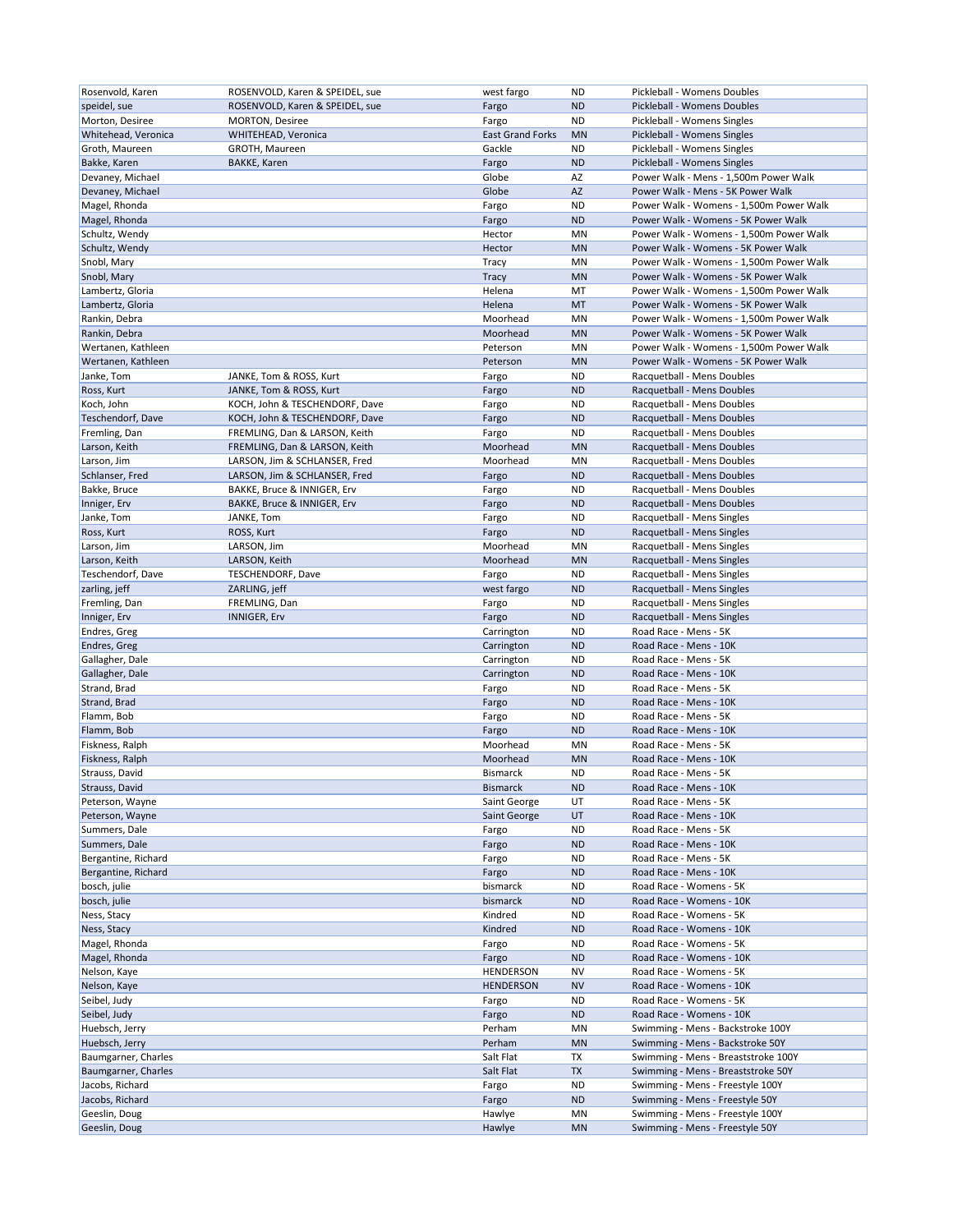| Huebsch, Jerry               |                              |                                      |                 |                                                            |
|------------------------------|------------------------------|--------------------------------------|-----------------|------------------------------------------------------------|
|                              |                              | Perham                               | ΜN              | Swimming - Mens - Freestyle 100Y                           |
| Huebsch, Jerry               |                              | Perham                               | <b>MN</b>       | Swimming - Mens - Freestyle 50Y                            |
| DEUTSCH, Tad                 |                              | Centennial                           | CO              | Swimming - Mens - Freestyle 100Y                           |
|                              |                              |                                      |                 |                                                            |
| DEUTSCH, Tad                 |                              | Centennial                           | CO              | Swimming - Mens - Freestyle 50Y                            |
| Baumgarner, Charles          |                              | Salt Flat                            | TX              | Swimming - Mens - Breaststroke 200Y                        |
| Baumgarner, Charles          |                              | Salt Flat                            | TX              | Swimming - Mens - Breaststroke 50Y                         |
| Baumgarner, Charles          |                              | Salt Flat                            | TX              | Swimming - Mens - Breaststroke 100Y                        |
| Lambertz, Pete               |                              | <b>West Fargo</b>                    | <b>ND</b>       | Swimming - Mens - Freestyle 200Y                           |
|                              |                              |                                      |                 |                                                            |
| Lambertz, Pete               |                              | West Fargo                           | <b>ND</b>       | Swimming - Mens - Freestyle 50Y                            |
| Lambertz, Pete               |                              | West Fargo                           | <b>ND</b>       | Swimming - Mens - Freestyle 100Y                           |
| Geeslin, Doug                |                              | Hawlye                               | MN              | Swimming - Mens - Freestyle 200Y                           |
| Geeslin, Doug                |                              | Hawlye                               | <b>MN</b>       | Swimming - Mens - Freestyle 50Y                            |
| Geeslin, Doug                |                              | Hawlye                               | MN              | Swimming - Mens - Freestyle 100Y                           |
|                              |                              |                                      |                 |                                                            |
| Huebsch, Jerry               |                              | Perham                               | <b>MN</b>       | Swimming - Mens - Freestyle 200Y                           |
| Huebsch, Jerry               |                              | Perham                               | MN              | Swimming - Mens - Freestyle 50Y                            |
| Huebsch, Jerry               |                              | Perham                               | <b>MN</b>       | Swimming - Mens - Freestyle 100Y                           |
| Lambertz, Pete               |                              | West Fargo                           | <b>ND</b>       | Swimming - Mens - Backstroke 50Y                           |
| Erdmann, Tom                 |                              | Fargo                                | <b>ND</b>       | Swimming - Mens - Backstroke 50Y                           |
|                              |                              |                                      |                 |                                                            |
| Hinckley, Dennis             |                              | Sioux Falls                          | SD              | Swimming - Mens - Backstroke 50Y                           |
| Huebsch, Jerry               |                              | Perham                               | <b>MN</b>       | Swimming - Mens - Backstroke 50Y                           |
| Erdmann, Tom                 |                              | Fargo                                | <b>ND</b>       | Swimming - Mens - Breaststroke 50Y                         |
| Hinckley, Dennis             |                              | Sioux Falls                          | <b>SD</b>       | Swimming - Mens - Breaststroke 50Y                         |
| Baumgarner, Charles          |                              | Salt Flat                            | ТX              | Swimming - Mens - Breaststroke 50Y                         |
|                              |                              |                                      |                 |                                                            |
| DEUTSCH, Tad                 |                              | Centennial                           | CO              | Swimming - Mens - Butterfly 50Y                            |
| Lambertz, Pete               |                              | West Fargo                           | ND              | Swimming - Mens - Freestyle 50Y                            |
| Geeslin, Doug                |                              | Hawlye                               | <b>MN</b>       | Swimming - Mens - Freestyle 50Y                            |
| Erdmann, Tom                 |                              | Fargo                                | ND              | Swimming - Mens - Freestyle 50Y                            |
| Hinckley, Dennis             |                              | Sioux Falls                          | <b>SD</b>       | Swimming - Mens - Freestyle 50Y                            |
|                              |                              |                                      |                 |                                                            |
| Huebsch, Jerry               |                              | Perham                               | MN              | Swimming - Mens - Freestyle 50Y                            |
| DEUTSCH, Tad                 |                              | Centennial                           | CO              | Swimming - Mens - Freestyle 50Y                            |
| Lambertz, Pete               |                              | West Fargo                           | ND              | Swimming - Mens - Freestyle 500Y                           |
| Lambertz, Pete               |                              | <b>West Fargo</b>                    | <b>ND</b>       | Swimming - Mens - Freestyle 50Y                            |
|                              |                              |                                      |                 |                                                            |
| Lambertz, Pete               |                              | West Fargo                           | <b>ND</b>       | Swimming - Mens - Freestyle 100Y                           |
| Lambertz, Pete               |                              | <b>West Fargo</b>                    | <b>ND</b>       | Swimming - Mens - Freestyle 200Y                           |
| Geeslin, Doug                |                              | Hawlye                               | MN              | Swimming - Mens - Freestyle 500Y                           |
| Geeslin, Doug                |                              | Hawlye                               | <b>MN</b>       | Swimming - Mens - Freestyle 50Y                            |
| Geeslin, Doug                |                              | Hawlye                               | MN              | Swimming - Mens - Freestyle 100Y                           |
| Geeslin, Doug                |                              | Hawlye                               | <b>MN</b>       |                                                            |
|                              |                              |                                      |                 | Swimming - Mens - Freestyle 200Y                           |
| Baumgarner, Charles          |                              | Salt Flat                            | TX              | Swimming - Mens - Freestyle 500Y                           |
| Baumgarner, Charles          |                              | Salt Flat                            | TX              | Swimming - Mens - Freestyle 50Y                            |
| Baumgarner, Charles          |                              | Salt Flat                            | <b>TX</b>       | Swimming - Mens - Freestyle 100Y                           |
| Baumgarner, Charles          |                              | Salt Flat                            | TX              | Swimming - Mens - Freestyle 200Y                           |
|                              |                              |                                      |                 |                                                            |
|                              |                              |                                      |                 |                                                            |
| Gilmore, Cindy               |                              | St. George                           | UT              | Swimming - Womens - Backstroke 100Y                        |
| Gilmore, Cindy               |                              | St. George                           | UT              | Swimming - Womens - Backstroke 50Y                         |
| Lambertz, Gloria             |                              | Helena                               | MT              | Swimming - Womens - Backstroke 100Y                        |
| Lambertz, Gloria             |                              | Helena                               | MT              | Swimming - Womens - Backstroke 50Y                         |
|                              |                              |                                      |                 |                                                            |
| Bergene, Constance           |                              | Colorado Springs                     | CO              | Swimming - Womens - Freestyle 100Y                         |
| Bergene, Constance           |                              | Colorado Springs                     | CO              | Swimming - Womens - Freestyle 50Y                          |
| Lambertz, Gloria             |                              | Helena                               | MT              | Swimming - Womens - Freestyle 100Y                         |
| Lambertz, Gloria             |                              | Helena                               | MT              | Swimming - Womens - Freestyle 50Y                          |
| Gilmore, Cindy               |                              |                                      | UT              | Swimming - Womens - Individual Medley 100Y                 |
|                              |                              | St. George                           |                 |                                                            |
| Lambertz, Gloria             |                              | Helena                               | MT              | Swimming - Womens - Freestyle 200Y                         |
| Lambertz, Gloria             |                              | Helena                               | МT              | Swimming - Womens - Freestyle 50Y                          |
| Lambertz, Gloria             |                              | Helena                               | MT              | Swimming - Womens - Freestyle 100Y                         |
| Gilmore, Cindy               |                              | St. George                           | UT              | Swimming - Womens - Backstroke 50Y                         |
| Lambertz, Gloria             |                              | Helena                               | MT              | Swimming - Womens - Breaststroke 50Y                       |
|                              |                              |                                      |                 |                                                            |
| Gilmore, Cindy               |                              | St. George                           | UT              | Swimming - Womens - Butterfly 50Y                          |
| Bergene, Constance           |                              | <b>Colorado Springs</b>              | CO              | Swimming - Womens - Freestyle 50Y                          |
| Lambertz, Gloria             |                              | Helena                               | МT              | Swimming - Womens - Freestyle 500Y                         |
| Lambertz, Gloria             |                              | Helena                               | MT              | Swimming - Womens - Freestyle 50Y                          |
| Lambertz, Gloria             |                              | Helena                               | MT              | Swimming - Womens - Freestyle 100Y                         |
| Lambertz, Gloria             |                              | Helena                               | MT              | Swimming - Womens - Freestyle 200Y                         |
|                              |                              |                                      |                 |                                                            |
| Thomas, Bruce                | THOMAS, Bruce                | Tappen                               | <b>ND</b>       | Table Tennis - Mens Doubles                                |
| Marquart, Jack               | MARQUART, Jack               | <b>Bismarck</b>                      | <b>ND</b>       | Table Tennis - Mens Doubles                                |
| Wagner, Dale                 | WAGNER, Dale                 | Pettibone                            | ND              | Table Tennis - Mens Doubles                                |
| Grindeland, Martin           | <b>GRINDELAND, Martin</b>    | Fargo                                | <b>ND</b>       | Table Tennis - Mens Doubles                                |
| Bitz, Vincent                | BITZ, Vincent                | <b>Bismarck</b>                      | ND              | Table Tennis - Mens Doubles                                |
|                              |                              |                                      |                 |                                                            |
| Jensen, Bob                  | JENSEN, Bob                  | Sioux City                           | IA              | Table Tennis - Mens Doubles                                |
| Thomas, Bruce                | THOMAS, Bruce                | Tappen                               | ND              | Table Tennis - Mens Singles                                |
| Marquart, Jack               | MARQUART, Jack               | <b>Bismarck</b>                      | <b>ND</b>       | Table Tennis - Mens Singles                                |
| Wagner, Dale                 | WAGNER, Dale                 | Pettibone                            | ND              | Table Tennis - Mens Singles                                |
| Grindeland, Martin           | <b>GRINDELAND, Martin</b>    | Fargo                                | <b>ND</b>       | Table Tennis - Mens Singles                                |
|                              |                              |                                      |                 |                                                            |
| Bitz, Vincent<br>Jensen, Bob | BITZ, Vincent<br>JENSEN, Bob | <b>Bismarck</b><br><b>Sioux City</b> | <b>ND</b><br>IA | Table Tennis - Mens Singles<br>Table Tennis - Mens Singles |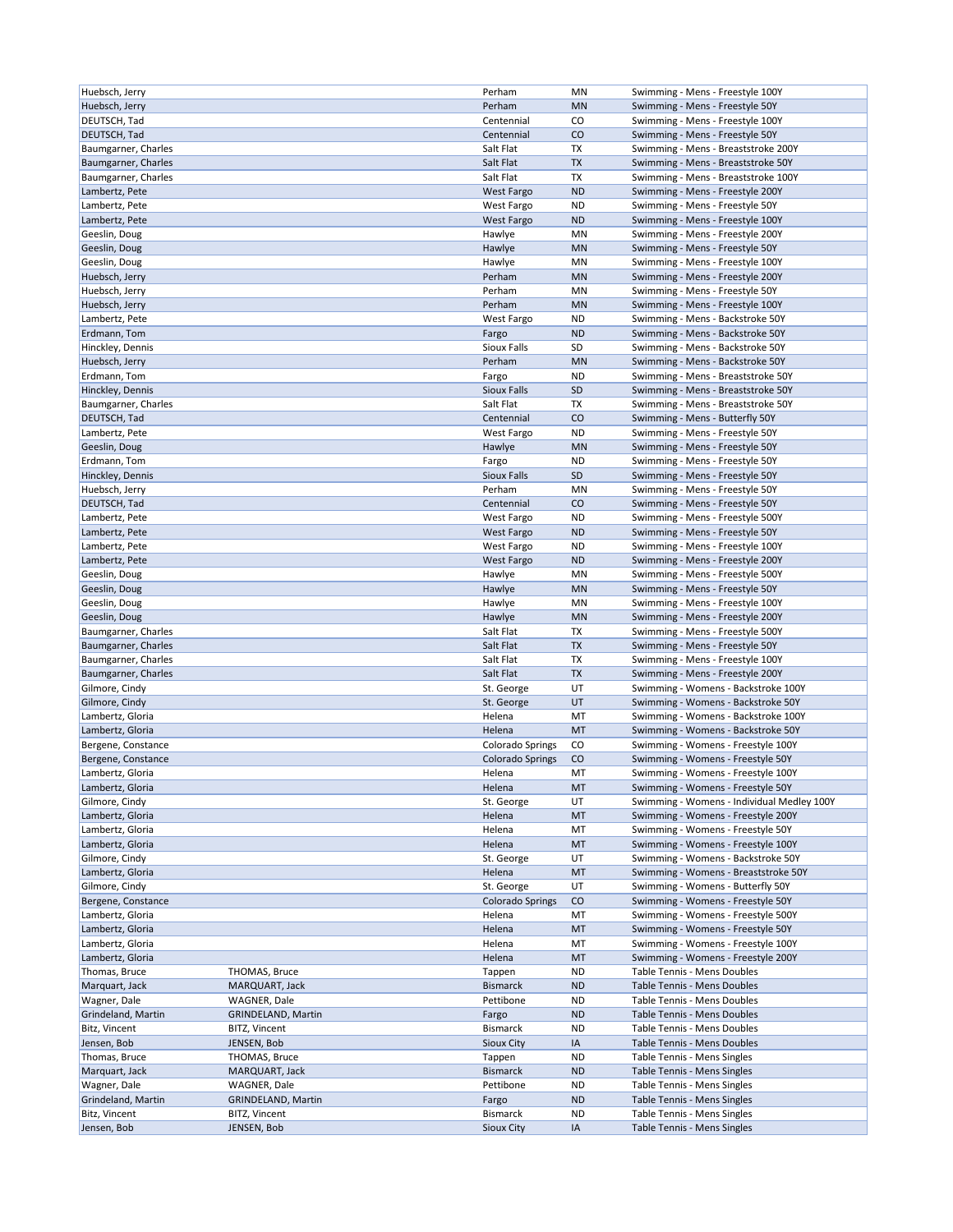| Jensen, Bob         | MOUW JENSEN, Ruth & JENSEN, Bob    | Sioux City         | IA        | Table Tennis - Mixed Doubles      |
|---------------------|------------------------------------|--------------------|-----------|-----------------------------------|
| Jensen, Ruth        | MOUW JENSEN, Ruth & JENSEN, Bob    | <b>Sioux City</b>  | IA        | Table Tennis - Mixed Doubles      |
| Jensen, Ruth        | MOUW JENSEN, Ruth                  | Sioux City         | IA        | Table Tennis - Womens Doubles     |
| Gilmore, Cindy      | GILMORE, Cindy                     | St. George         | UT        | Table Tennis - Womens Singles     |
| Jensen, Ruth        | MOUW JENSEN, Ruth                  | Sioux City         | ΙA        | Table Tennis - Womens Singles     |
| Chemiti, GoPal      | CHEMITI, GoPal & KEELIN, Tony      | Fargo              | <b>ND</b> | Tennis - Mens Doubles             |
|                     |                                    |                    | <b>ND</b> | Tennis - Mens Doubles             |
| Keelin, Tony        | CHEMITI, GoPal & KEELIN, Tony      | Fargo              |           |                                   |
| Burns, Kelly        | BURNS, Kelly & MEYER, Jeff         | Moorhead           | <b>MN</b> | Tennis - Mens Doubles             |
| Meyer, Jeff         | BURNS, Kelly & MEYER, Jeff         | Moorhead           | MN        | Tennis - Mens Doubles             |
| Burns, Kelly        | <b>BURNS, Kelly</b>                | Moorhead           | <b>MN</b> | Tennis - Mens Singles             |
| Mondagon, Juan      | MONDAGON, Juan                     | Fargo              | <b>ND</b> | Tennis - Mens Singles             |
| Morasch, Rodney     | MORASCH, Rodney                    | <b>Bismarck</b>    | <b>ND</b> | Tennis - Mens Singles             |
| Frederikson, Alvin  | FREDERIKSON, Alvin                 | <b>Grand Forks</b> | <b>ND</b> | Tennis - Mens Singles             |
| Vogelsang, David    | VOGELSANG, Judi & VOGELSANG, David | Fargo              | <b>ND</b> | Tennis - Mixed Doubles            |
|                     |                                    |                    |           |                                   |
| Vogelsang, Judi     | VOGELSANG, Judi & VOGELSANG, David | Fargo              | <b>ND</b> | Tennis - Mixed Doubles            |
| Collins, Marjorie   | COLLINS, Marjorie & THOMAS, Willi  | Moorhead           | <b>MN</b> | Tennis - Womens Doubles           |
| Thomas, Willi       | COLLINS, Marjorie & THOMAS, Willi  | Lakeway            | TX        | Tennis - Womens Doubles           |
| Bakken, JoAnn       | BAKKEN, JoAnn & SAYLER, mary       | Horace             | <b>ND</b> | Tennis - Womens Doubles           |
| sayler, mary        | BAKKEN, JoAnn & SAYLER, mary       | fargo              | <b>ND</b> | Tennis - Womens Doubles           |
| Collins, Marjorie   | COLLINS, Marjorie                  | Moorhead           | <b>MN</b> | Tennis - Womens Singles           |
|                     |                                    |                    | <b>ND</b> | Track & Field - Mens - 100M       |
| Ochsner, Ray        |                                    | West Fargo         |           |                                   |
| Endres, Greg        |                                    | Carrington         | <b>ND</b> | Track & Field - Mens - 100M       |
| Reynolds, Darryl    |                                    | Tipton             | <b>MO</b> | Track & Field - Mens - 100M       |
| Hill, Scott         |                                    | Hancock            | <b>MN</b> | Track & Field - Mens - 100M       |
| Hinckley, Dennis    |                                    | Sioux Falls        | SD        | Track & Field - Mens - 100M       |
| Fiskness, Ralph     |                                    | Moorhead           | <b>MN</b> | Track & Field - Mens - 100M       |
| Pavicic, Mark       |                                    | Fargo              | ND        | Track & Field - Mens - 100M       |
| Seibel, Bruce       |                                    |                    | <b>ND</b> | Track & Field - Mens - 100M       |
|                     |                                    | Fargo              |           |                                   |
| Fanning, Larry      |                                    | Regina             | SΚ        | Track & Field - Mens - 100M       |
| Diskerud, Clayton   |                                    | <b>Buffalo</b>     | <b>MN</b> | Track & Field - Mens - 100M       |
| Bergantine, Richard |                                    | Fargo              | ND        | Track & Field - Mens - 100M       |
| Endres, Greg        |                                    | Carrington         | <b>ND</b> | Track & Field - Mens - 1,500M     |
| Gallagher, Dale     |                                    | Carrington         | <b>ND</b> | Track & Field - Mens - 1,500M     |
| Pavicic, Mark       |                                    | Fargo              | <b>ND</b> | Track & Field - Mens - 1,500M     |
| Fiskness, Ralph     |                                    | Moorhead           | MN        | Track & Field - Mens - 1,500M     |
|                     |                                    |                    |           |                                   |
| Summers, Dale       |                                    | Fargo              | <b>ND</b> | Track & Field - Mens - 1,500M     |
| Ochsner, Ray        |                                    | West Fargo         | <b>ND</b> | Track & Field - Mens - 200M       |
| Reynolds, Darryl    |                                    | Tipton             | <b>MO</b> | Track & Field - Mens - 200M       |
| Pavicic, Mark       |                                    | Fargo              | <b>ND</b> | Track & Field - Mens - 200M       |
| Fiskness, Ralph     |                                    | Moorhead           | <b>MN</b> | Track & Field - Mens - 200M       |
| Hinckley, Dennis    |                                    | Sioux Falls        | SD        | Track & Field - Mens - 200M       |
| Fanning, Larry      |                                    | Regina             | SK        | Track & Field - Mens - 200M       |
| Endres, Greg        |                                    |                    | <b>ND</b> | Track & Field - Mens - 400M       |
|                     |                                    | Carrington         |           |                                   |
| Reynolds, Darryl    |                                    | Tipton             | <b>MO</b> | Track & Field - Mens - 400M       |
| Fiskness, Ralph     |                                    | Moorhead           | MN        | Track & Field - Mens - 400M       |
| Fanning, Larry      |                                    | Regina             | SK        | Track & Field - Mens - 400M       |
| Summers, Dale       |                                    | Fargo              | <b>ND</b> | Track & Field - Mens - 400M       |
| Ochsner, Ray        |                                    | <b>West Fargo</b>  | <b>ND</b> | Track & Field - Mens - 50M        |
| Reynolds, Darryl    |                                    | Tipton             | MO        | Track & Field - Mens - 50M        |
| Hill, Scott         |                                    | Hancock            | <b>MN</b> | Track & Field - Mens - 50M        |
|                     |                                    |                    |           | Track & Field - Mens - 50M        |
| Fiskness, Ralph     |                                    | Moorhead           | ΜN        |                                   |
| Hinckley, Dennis    |                                    | Sioux Falls        | SD        | Track & Field - Mens - 50M        |
| Diskerud, Clayton   |                                    | <b>Buffalo</b>     | MN        | Track & Field - Mens - 50M        |
| Fanning, Larry      |                                    | Regina             | SK        | Track & Field - Mens - 800M       |
| Summers, Dale       |                                    | Fargo              | <b>ND</b> | Track & Field - Mens - 800M       |
| Koppenhaver, Jeff   |                                    | Fargo              | <b>ND</b> | Track & Field - Mens - Discus     |
| Roegiers, Brian     |                                    | Sioux Falls        | SD        | Track & Field - Mens - Discus     |
|                     |                                    |                    |           |                                   |
| Hill, Scott         |                                    | Hancock            | MN        | Track & Field - Mens - Discus     |
| Heger, Carl         |                                    | Washburn           | ND        | Track & Field - Mens - Discus     |
| Wertanen, Roger     |                                    | Peterson           | MN        | Track & Field - Mens - Discus     |
| Hill, Scott         |                                    | Hancock            | MN        | Track & Field - Mens - High Jump  |
| Hinckley, Dennis    |                                    | Sioux Falls        | SD        | Track & Field - Mens - High Jump  |
| Reynolds, Darryl    |                                    | Tipton             | MO        | Track & Field - Mens - Long Jump  |
| Strand, Brad        |                                    | Fargo              | <b>ND</b> | Track & Field - Mens - Long Jump  |
|                     |                                    |                    |           |                                   |
| Diskerud, Clayton   |                                    | <b>Buffalo</b>     | MN        | Track & Field - Mens - Long Jump  |
| Lund, Eric E.       |                                    | Bemidji            | MN        | Track & Field - Mens - Pole Vault |
| Hill, Scott         |                                    | Hancock            | ΜN        | Track & Field - Mens - Pole Vault |
| Strand, Brad        |                                    | Fargo              | ND        | Track & Field - Mens - Pole Vault |
| Koppenhaver, Jeff   |                                    | Fargo              | ND        | Track & Field - Mens - Shot Put   |
| Roegiers, Brian     |                                    | Sioux Falls        | SD        | Track & Field - Mens - Shot Put   |
| Hinckley, Dennis    |                                    | Sioux Falls        | SD        | Track & Field - Mens - Shot Put   |
|                     |                                    | Washburn           | <b>ND</b> | Track & Field - Mens - Shot Put   |
| Heger, Carl         |                                    |                    |           |                                   |
| Wertanen, Roger     |                                    | Peterson           | MN        | Track & Field - Mens - Shot Put   |
| Diskerud, Clayton   |                                    | <b>Buffalo</b>     | <b>MN</b> | Track & Field - Mens - Shot Put   |